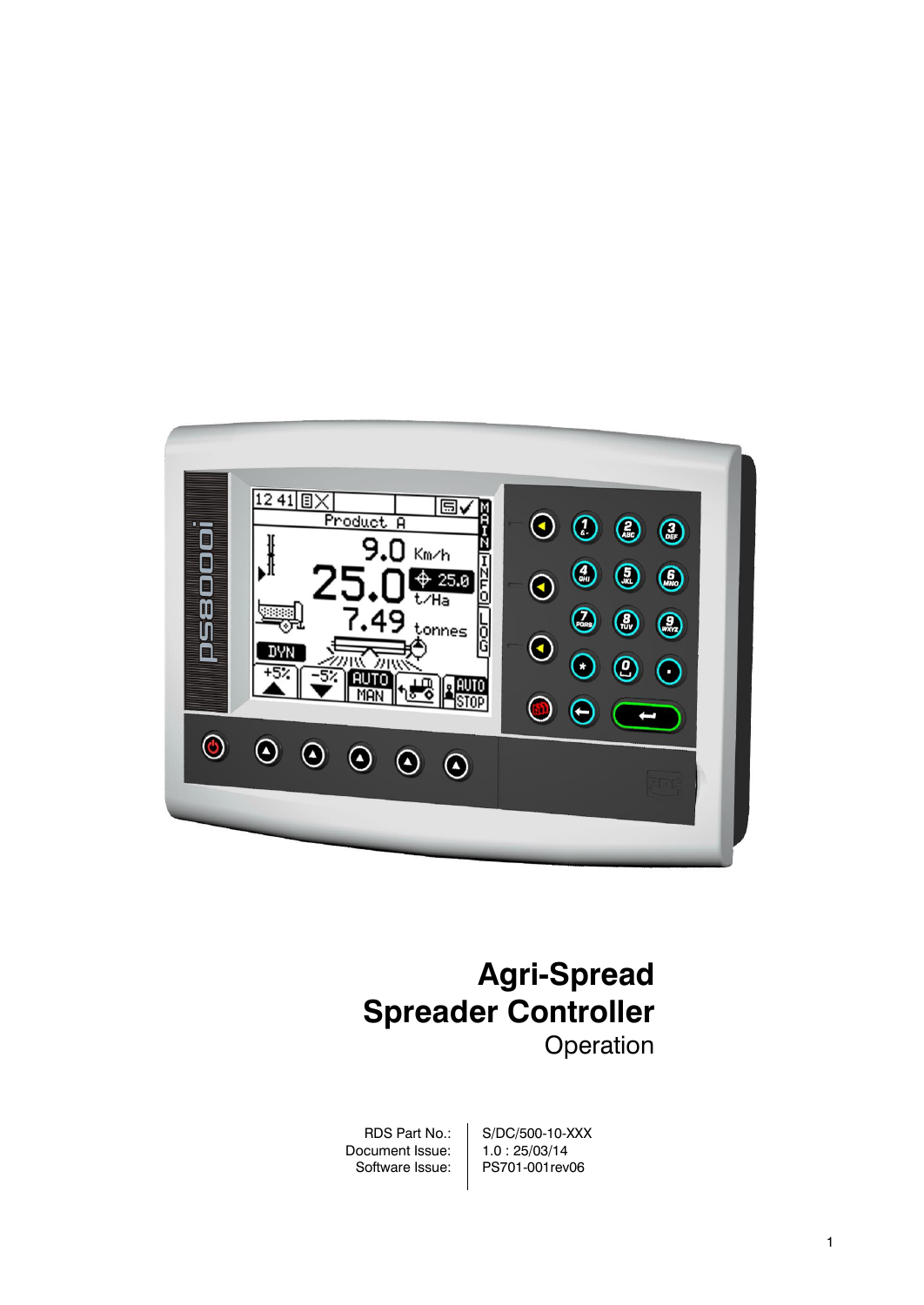### *Electromagnetic Compatibility (EMC)*

This product complies with Council Directive 2004/108/EEC when installed and used in accordance with the relevant instructions.

#### *IMPORTANT, READ THIS BEFORE USING THE PS8000i*

The *PS8000i* installation is a part of the Precision Farming System ("the System"). It is very important that you follow the described calibration procedures before operating the *PS8000i* instrument. Calibration and operation of the *PS8000i* must be in accordance with these instructions. Use of the System is subject to the following disclaimer;

- 1. So far as is legally permissible RDS Technology ("RDS"), or its distributors, shall not be liable, whatever the cause, for any increased costs, loss of profits, business, contracts, income, or anticipate savings or for any special, indirect or inconsequential damage whatsover (death or personal injury excluded).
- 2. The capabilities and functions of the Precision Farming System ("the System") are limited as set out in the specification of the System, details of which are contained in the Help files and product literature and which must be read before using the System.
- 3. Without prejudice to the generality of the above it is hereby acknowledged that the System is not designed nor intended to a) originate variable treatment plans or b) achieve or avoid any application rate outside application parameters, which in both cases shall be the responsibility of the operator.
- 4. The standard terms and conditions of RDS (except clause 7), a copy of which is available on request, apply to the supply and operation of this System.

### *Service and Technical Support*

PLEASE CONTACT YOUR NEAREST RDS DISTRIBUTOR If unknown then contact RDS Technology Ltd for further information,

Tel: +44 (0) 1453 733300  $Fax: +44(0)$  1453 733311 e-mail : [info@rdstec.com](mailto:info@rdstec.com)

web : www.rdstec.com Our policy is one of continuous improvement and the information in this document is subject to change without notice. Check that the software reference matches that displayed by the instrument.

© Copyright RDS Technology Ltd 2013

\UK745100.DOC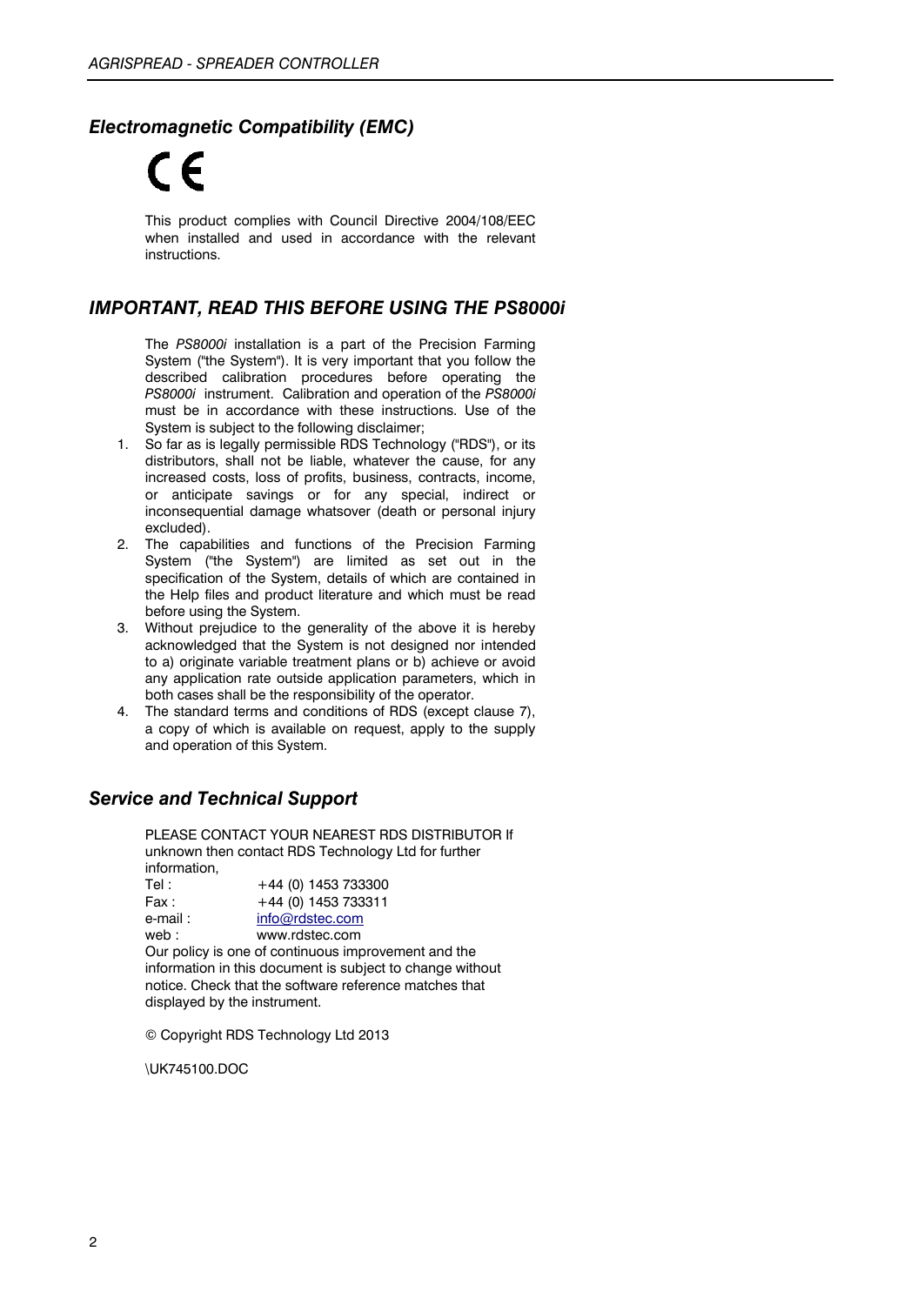| $\mathbf{1}$ | <b>OVERVIEW</b>                                                                                                                                              | 5                          |
|--------------|--------------------------------------------------------------------------------------------------------------------------------------------------------------|----------------------------|
| 1.1          |                                                                                                                                                              |                            |
| 1.2          |                                                                                                                                                              |                            |
| 1.3          |                                                                                                                                                              |                            |
| 1.4          |                                                                                                                                                              |                            |
| 1.5          | <b>Automatic Control Mode</b><br>1.5.1<br>1.5.2<br><b>Manual Control Mode</b><br>1.5.3<br>VRT (Variable-rate treatment) Control Mode                         | 7<br>7<br>$\overline{7}$   |
| 1.6          | 1.6.1<br>Menu keys<br>1.6.2<br>Startup<br>1.6.3<br>Data Entry                                                                                                | 8<br>8<br>8                |
| 1.7          | 1.7.1<br><b>Target Rate Indicator</b><br>1.7.2<br>Min/Max Motor Speed Indicator                                                                              | 9<br>9                     |
| 1.8          |                                                                                                                                                              |                            |
| 1.9          |                                                                                                                                                              |                            |
| 1.10         |                                                                                                                                                              |                            |
| 1.11         |                                                                                                                                                              |                            |
| 2.           | <b>OPERATION</b>                                                                                                                                             | 12                         |
| 2.1          | 2.1.1<br>Selecting a product<br>2.1.2<br>Editing a product name<br>Programming a product 'D' factor<br>2.1.3<br>2.1.4<br>Gate Height<br>Speed Range<br>2.1.5 | 12<br>12<br>12<br>12<br>12 |
| 2.2          | 2.2.1<br>Setting the Target Rate<br>2.2.2<br>Overriding the Target Rate                                                                                      | 13<br>13                   |
| 2.3          |                                                                                                                                                              |                            |
| 2.4          |                                                                                                                                                              |                            |
| 2.5          |                                                                                                                                                              |                            |
| 2.6          |                                                                                                                                                              |                            |
| 2.7          | <b>Reset Totals</b><br>2.7.1                                                                                                                                 | 14                         |
| 2.8          | Setting the Alarm thresholds<br>2.8.1                                                                                                                        | 15                         |
| 3.           | <b>CALIBRATION</b>                                                                                                                                           | 16                         |
| 3.1          | 3.1.1<br>Spreader Setup Page                                                                                                                                 | 16                         |
| 3.2          |                                                                                                                                                              |                            |
| 3.3          |                                                                                                                                                              |                            |
| 3.4          |                                                                                                                                                              |                            |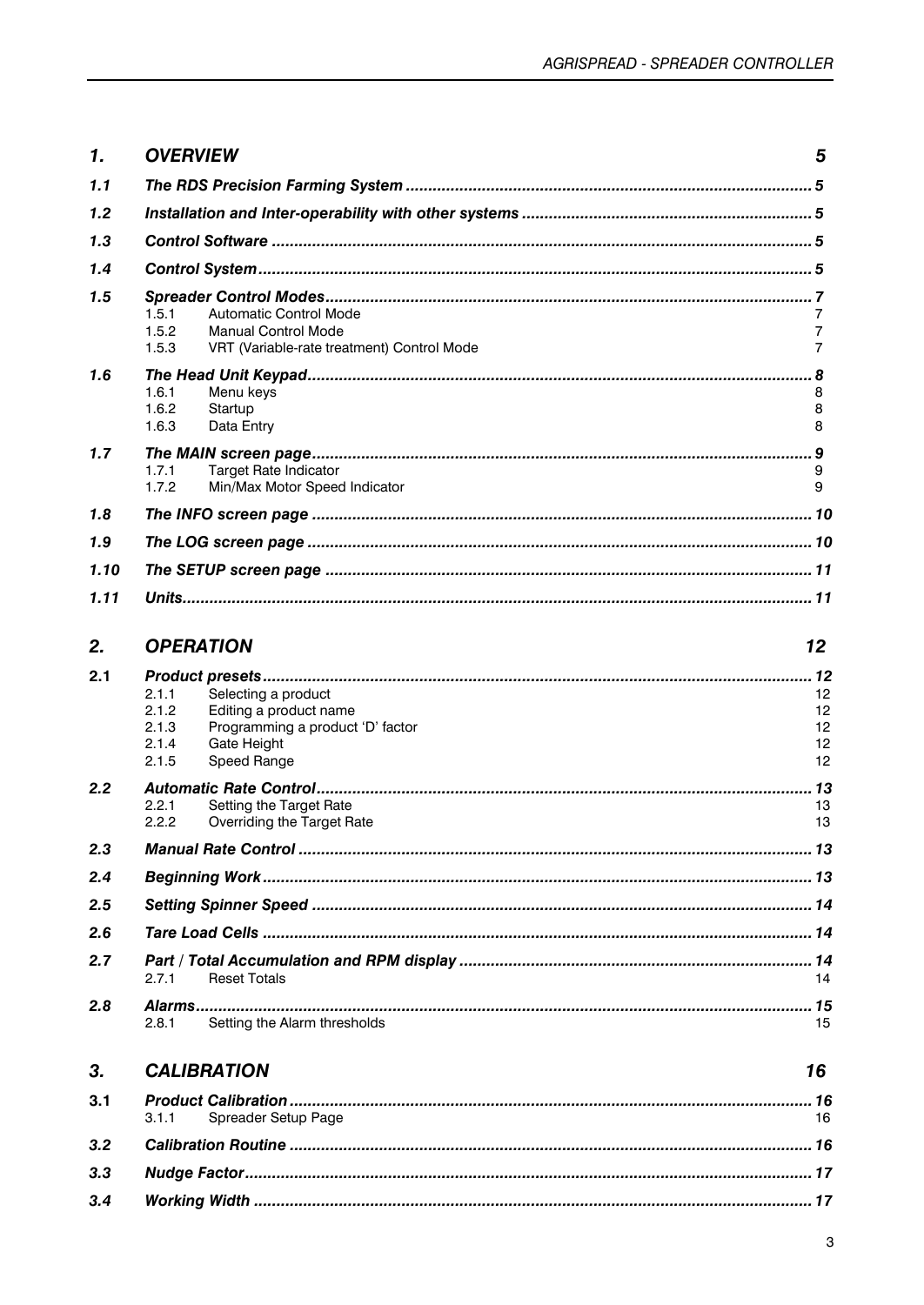# *AGRISPREAD - SPREADER CONTROLLER*

| 3.5 |       |                                                                          |    |
|-----|-------|--------------------------------------------------------------------------|----|
|     | 3.5.1 | Select Sensor Option                                                     | 17 |
|     | 3.5.2 | Wheel sensor calibration - 'Autocal'                                     | 18 |
|     | 3.5.3 | Wheel sensor calibration - manually calculating the Forward Speed Factor | 18 |
|     | 3.5.4 | Radar Sensor                                                             | 18 |
|     | 3.5.5 | RDS 'Satspeed' Interface / NMEA VTG Input                                | 18 |
|     |       |                                                                          |    |

## *4. DYNAMIC & STATIC CALIBRATION 19*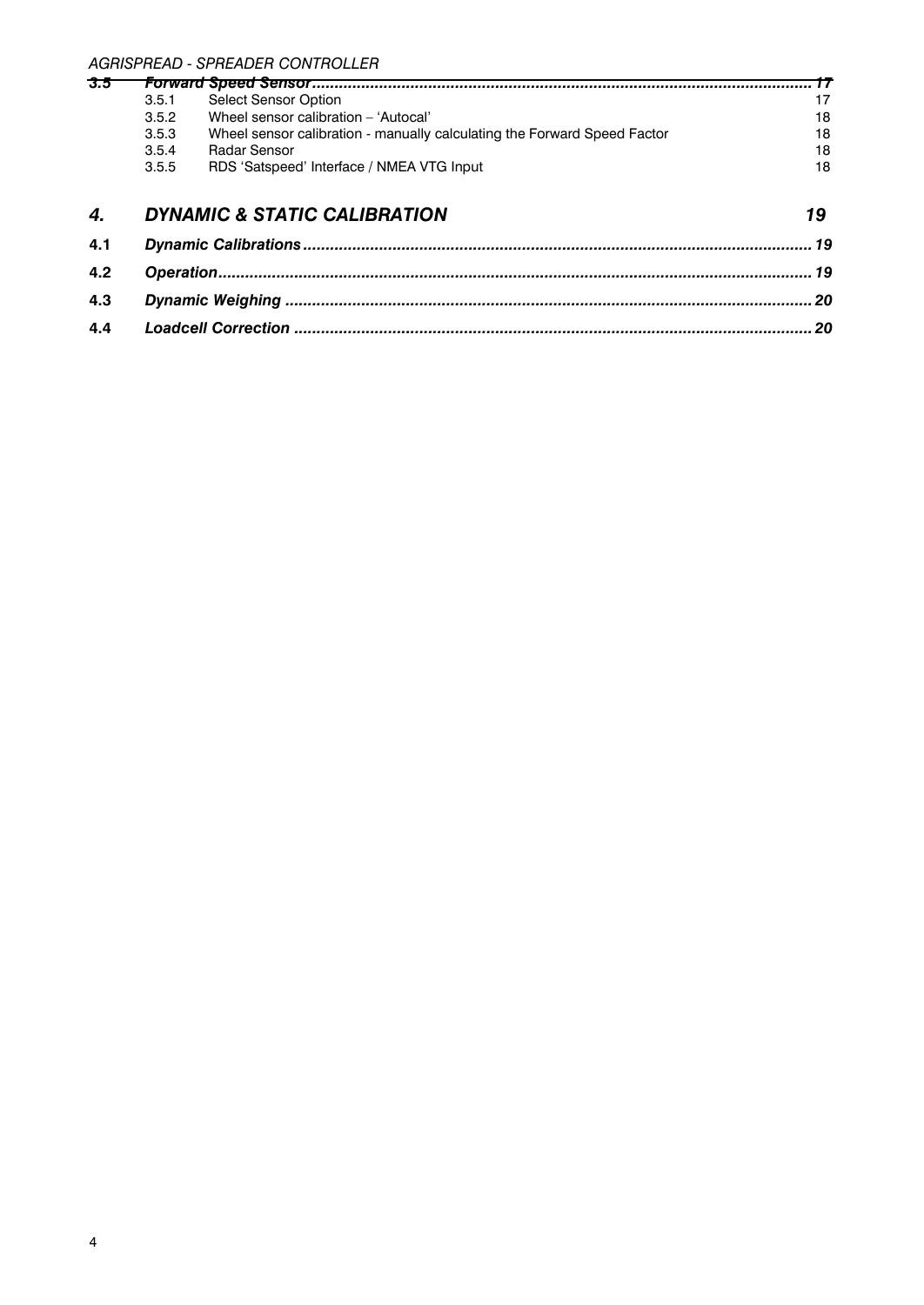### *1. Overview*

#### *1.1 The RDS Precision Farming System*

The RDS *PS8000i* head unit is a fully DGPS compatible, multi-function cab computer for a wide range of applications and is the central component of RDS Precision Farming hardware (figure 1).

*Figure 1 The Pro-Series is the central component of RDS Precision Farming hardware*



#### *1.2 Installation and Inter-operability with other systems*

An RDS control system comprises several component kits. This modular approach means that a suitable control system can be specified for a very wide range of implements. When re-configured with the appropriate control software, the head unit can be simply transferred between different implements.

The *PS8000i* can also output variable-rate instructions to other control systems including Vicon, Bogballe and Amatron systems, as well as acting on variable-rate instructions received from Fieldstar, Soyl Opti, Agrocom ACT, JD Greenstar, Raven and Hydro-N Sensor systems.

#### *1.3 Control Software*

Your *PS800*0*i* instrument is pre-loaded with "Apollo Fertiliser" spreader control software only.

With the purchase of a "secondary software module" - an electronic chip loaded into the back of the instrument, the Pro-Series can be instantly switched to perform another function e.g. from a Spreader Controller to a Data Logger for route navigation and soil mapping tasks. This is done from "Instrument Select" in the "USER OPTIONS" menu.

There are software modules for yield monitoring/mapping, route/soil mapping, variable-rate spreader control, variable-rate belt spreader control, variable-rate disc spreader control, and variable-rate seed drilling.

For information on connecting and configuring RDS PF *hardware* e.g. the Secondary Software Module, DGPS Receiver, cables etc, and data transfer to your PC, please refer to the "Data Logging and Transfer" manual.

#### *1.4 Control System*

#### *Closed loop control*

The Apollo Fertiliser PS8000i is a single channel controller, operating a control system comprising of a sensor to monitor the floor speed and a control valve to regulate the motor speed to the floor to enable closed loop control.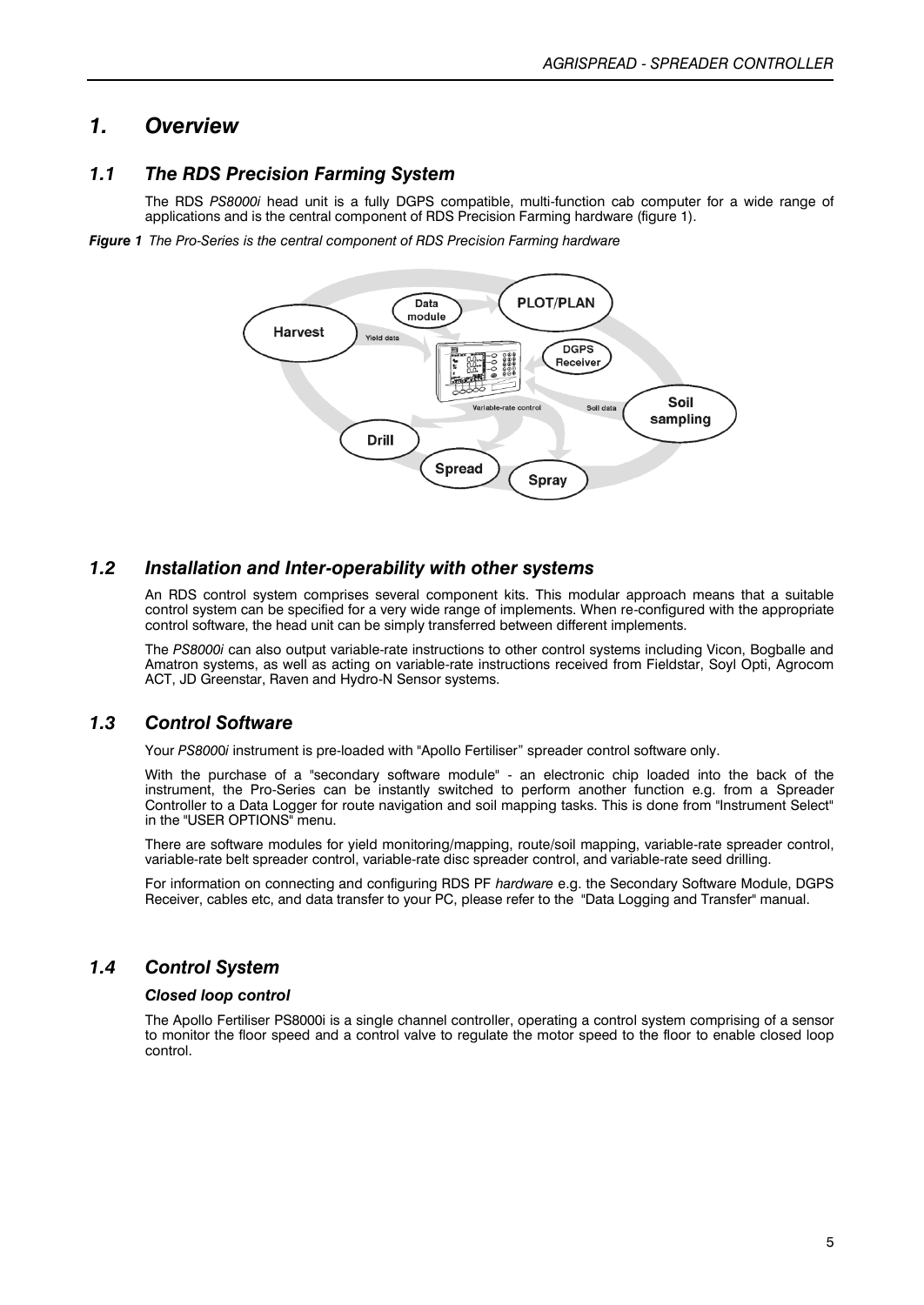#### *Proportional control*

Also, forward speed measurement and cut out (in work or out of work) sensing enables full *proportional* control, i.e. to maintain a set application rate irrespective of forward speed (within limits).

The forward speed sensor may be fitted either to the tractor/self-propelled spreader or a trailed spreader. It may be either a simple magnetic sensor measuring wheel or propshaft rotation, or a radar sensor. Speed measurement via a GPS VTG message is also an option.

The cut out status is detected via a switch in the cab or by a hydraulic switch on the spreader.





#### *System configuration*

The *PS8000i* can be configured to accurately control any spreader, via a range of settings made in the calibration menu on initial installation. These settings are normally made by a technician, and should not need to be adjusted during normal operation. They are described in the separate Calibration manual supplied.

During normal operation, the operator needs only to set/calibrate the system for the product being applied. The operator can also 'fine-tune' the product calibration to account for variations in field conditions. These calibration procedures are described in this manual.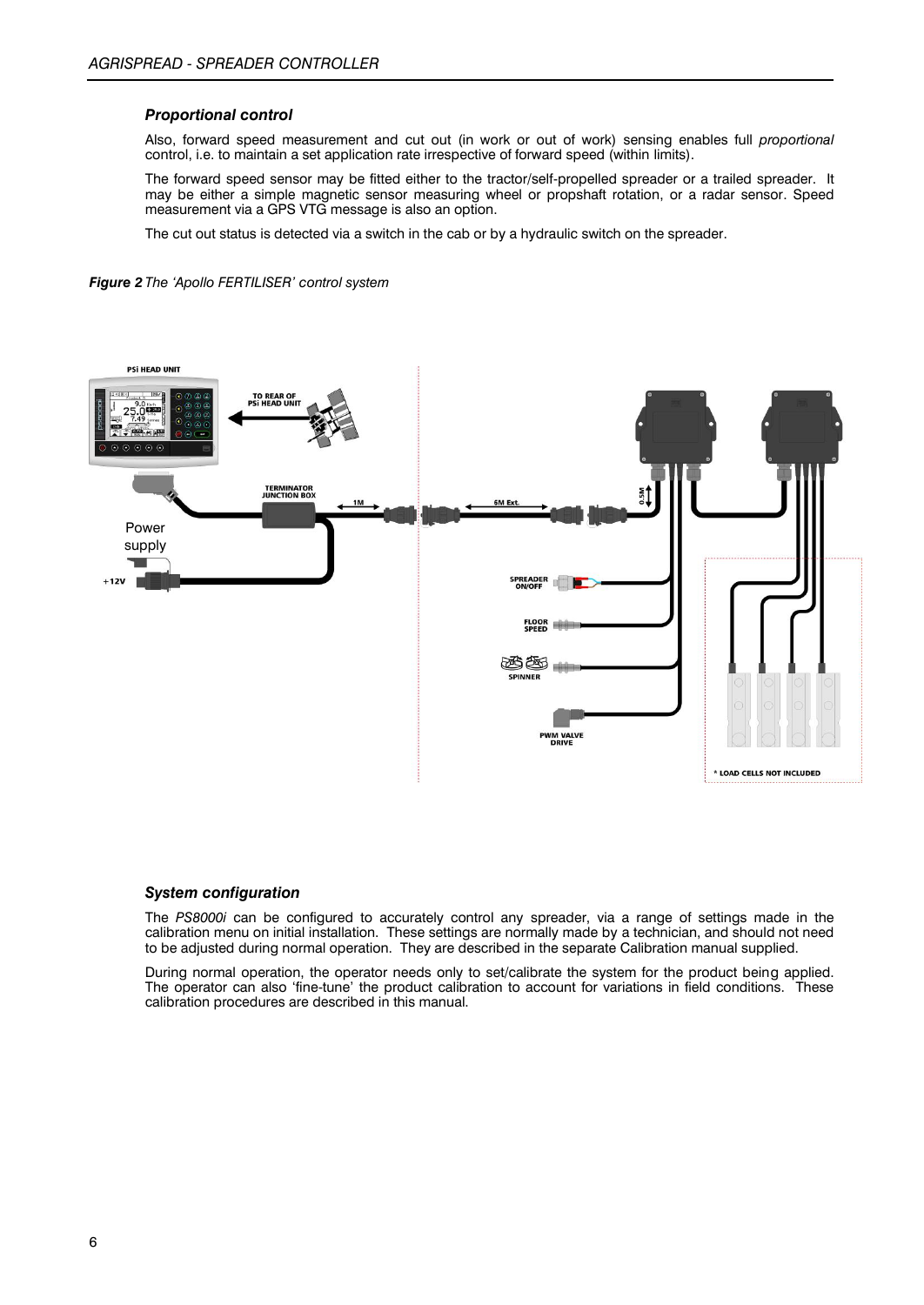### *1.5 Spreader Control Modes*

#### *1.5.1 Automatic Control Mode*

This gives fully automatic rate control. Floor Speed is automatically regulated as forward speed varies, to ensure that the actual application rate constantly matches a preset target rate. The application rate can be manually nudged up and down from the target rate as required for spot application in specific areas. Programmable alarms warn of high and low flow rates.

Field data ("job summaries") can be logged and are stored in the instrument memory. Up to 75 summaries can be stored. If you have a GPS receiver connected, as well as creating a job summary, you can also log the vehicle route and application data to a "dynamic log" file on the SD memory card. The job summary data is also appended to this file, which can be viewed using PC-based Precision Farming software programs.

#### *1.5.2 Manual Control Mode*

This gives simple manual control of application rate, the floor speed can be manually controlled using an up or down arrow button. Field data ("job summaries") can be logged and are stored in the instrument memory. Up to 75 summaries can be stored.

#### *1.5.3 VRT (Variable-rate treatment) Control Mode*

This enables the system to be controlled via treatment instructions prepared using PC-based Precision Farming software programs, in conjunction with DGPS position data. To enable fully automatic variable-rate treatment for Precision Farming applications, the *PS8000i* requires a suitable DGPS receiver and suitably formatted SD memory, card to implement treatment plans generated using PC-based Precision Farming software programs.

A work record file is automatically created on the SD card to log data confirming the actual treatment. The job summary data is also appended to this file, which can be viewed using PC-based Precision Farming software programs. Please refer to the "Data Logging and Transfer" manual Pt No. S/DC/500-10-573 for details of DGPS installation, setup and data transfer with the PC.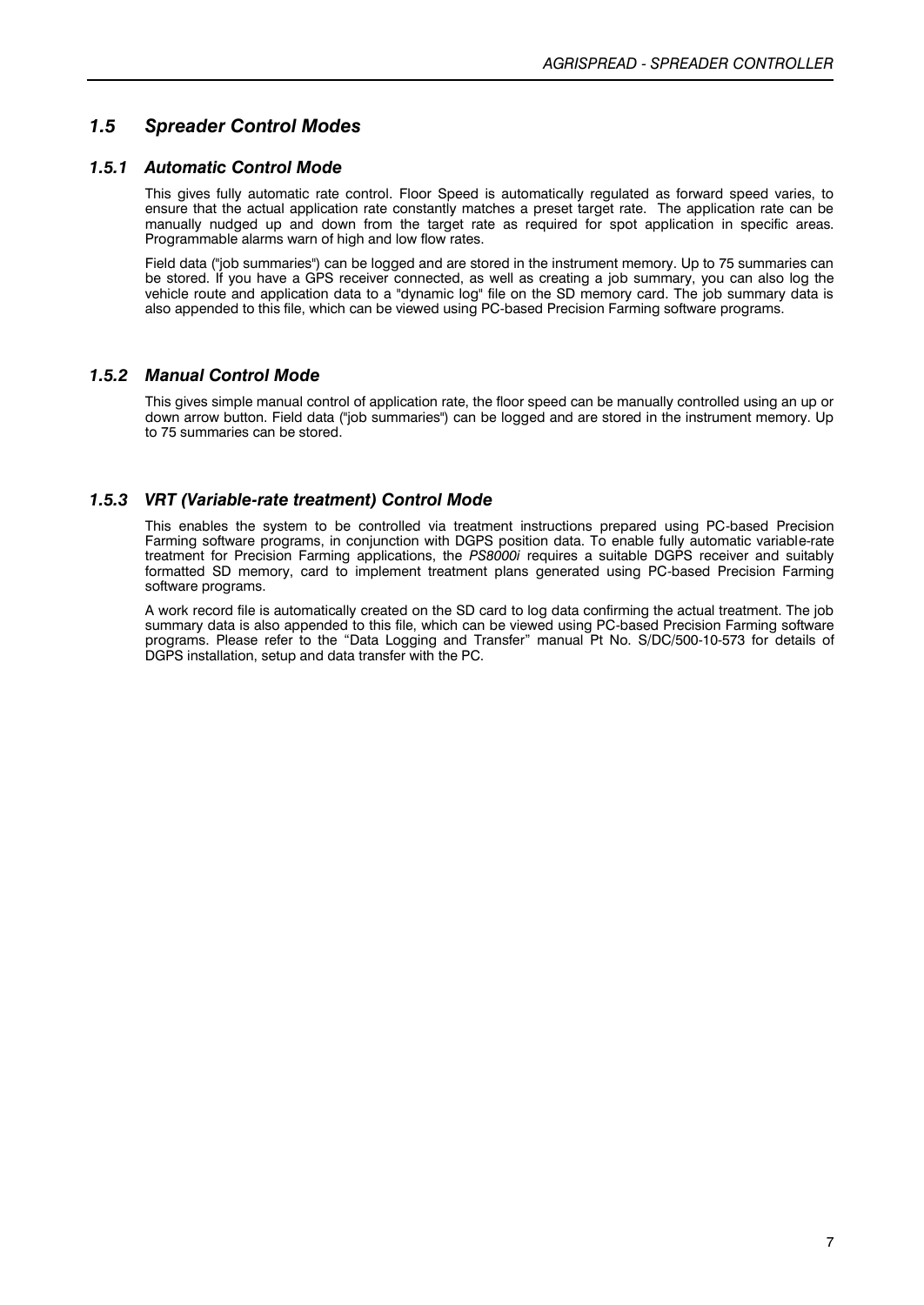#### *1.6 The Head Unit Keypad*

#### *1.6.1 Menu keys*

All instrument functions are accessed via the menu keys adjacent to the LCD display.

The four menu keys to the right of the screen (figure 3) access the primary screen pages (those viewed during normal operation). There are two primary screens, MAIN and INFO for normal operating functions, and a SETUP screen for calibration functions.

The five sub-menu keys below the screen control the various display functions and settings for each of the primary screen pages. Text or icons are displayed adjacent to the sub-menu keys to denote their function.



#### *1.6.2 Startup*

Press the  $\bigcirc$  key. The startup screen, which shows the software version, will display for about 8 seconds then the MAIN screen is displayed.

#### *1.6.3 Data Entry*

Alpha-numeric values are entered via the right-hand keypad. You must press the key from 2 to 5 times to select the required letter. (Some keys have additional special characters not shown on the key legend).

The  $(*)$  key will either toggle between lower and upper case characters, or when preceeding a numerical entry, sets a MINUS value.

The  $\bigcirc$  key will toggle between 0 and a SPACE.

The  $\bigodot$  key will BACKSPACE the screen cursor if you need to re-enter a character.

The  $(\leftrightarrow)$  key is the ENTER key and is normally pressed to confirm the data entry into memory.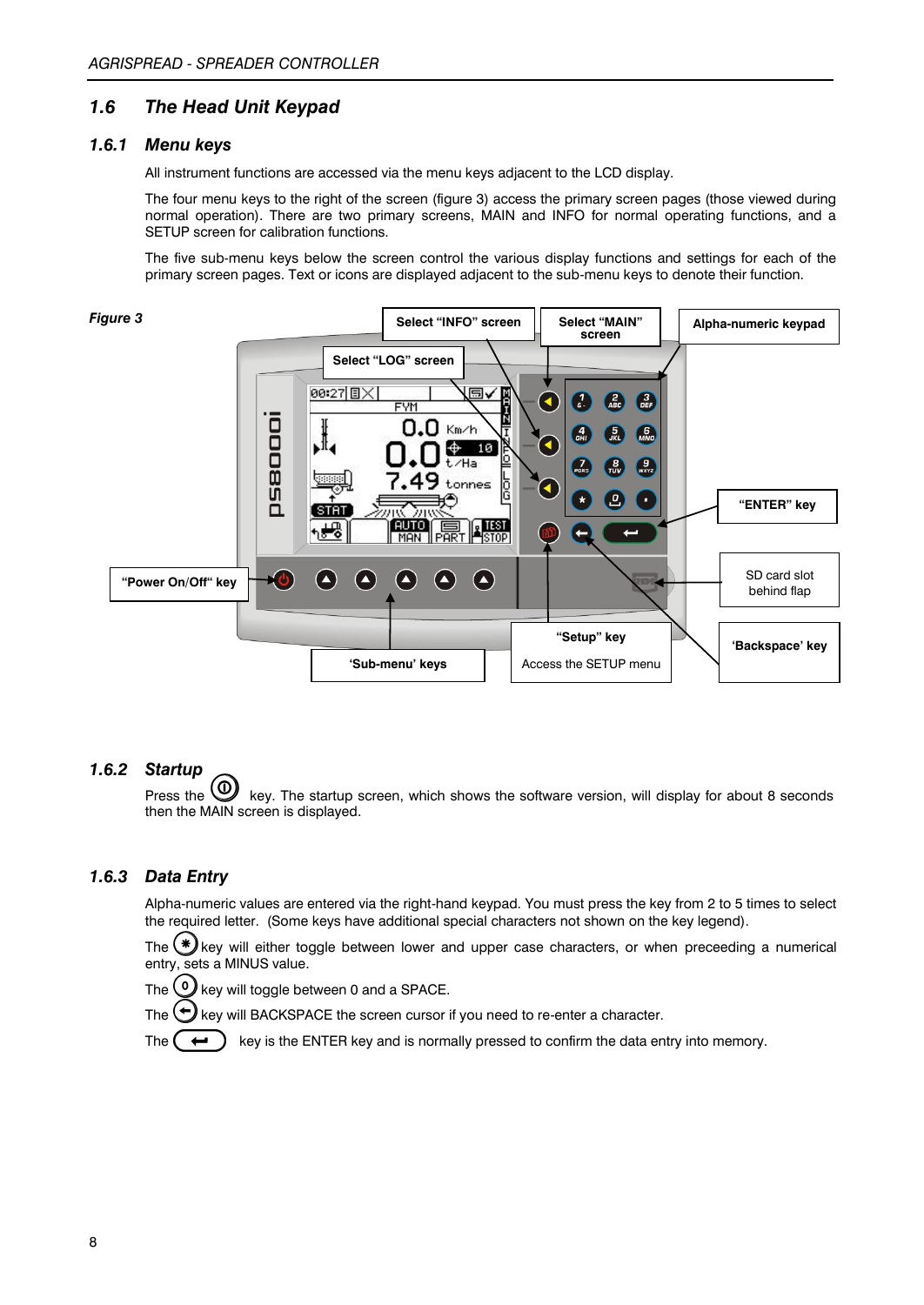#### *1.7 The MAIN screen page*

The instrument will always default to the MAIN screen on startup. The MAIN screen displays the following information.

#### *Figure 4*



#### *1.7.1 Target Rate Indicator*

The target rate is displayed by the  $\frac{199}{190}$  graphic in 'AUTO' spread mode. If the application rate has been adjusted above or below the target rate, then the target rate will be flashing.

There is no target rate icon in 'MAN' spread mode.

#### *1.7.2 Min/Max Motor Speed Indicator*

The Spread performance Indicator shows the motor speed within the minimum and maximum parameters set for the motor speed range. The "Target Speed" is at the middle of the speed range.





performance)

Too slow At "Target" speed (for optimum spread



Too fast

If the target motor speed is output of this range then the system will alarm that the forward speed is either too high or too low.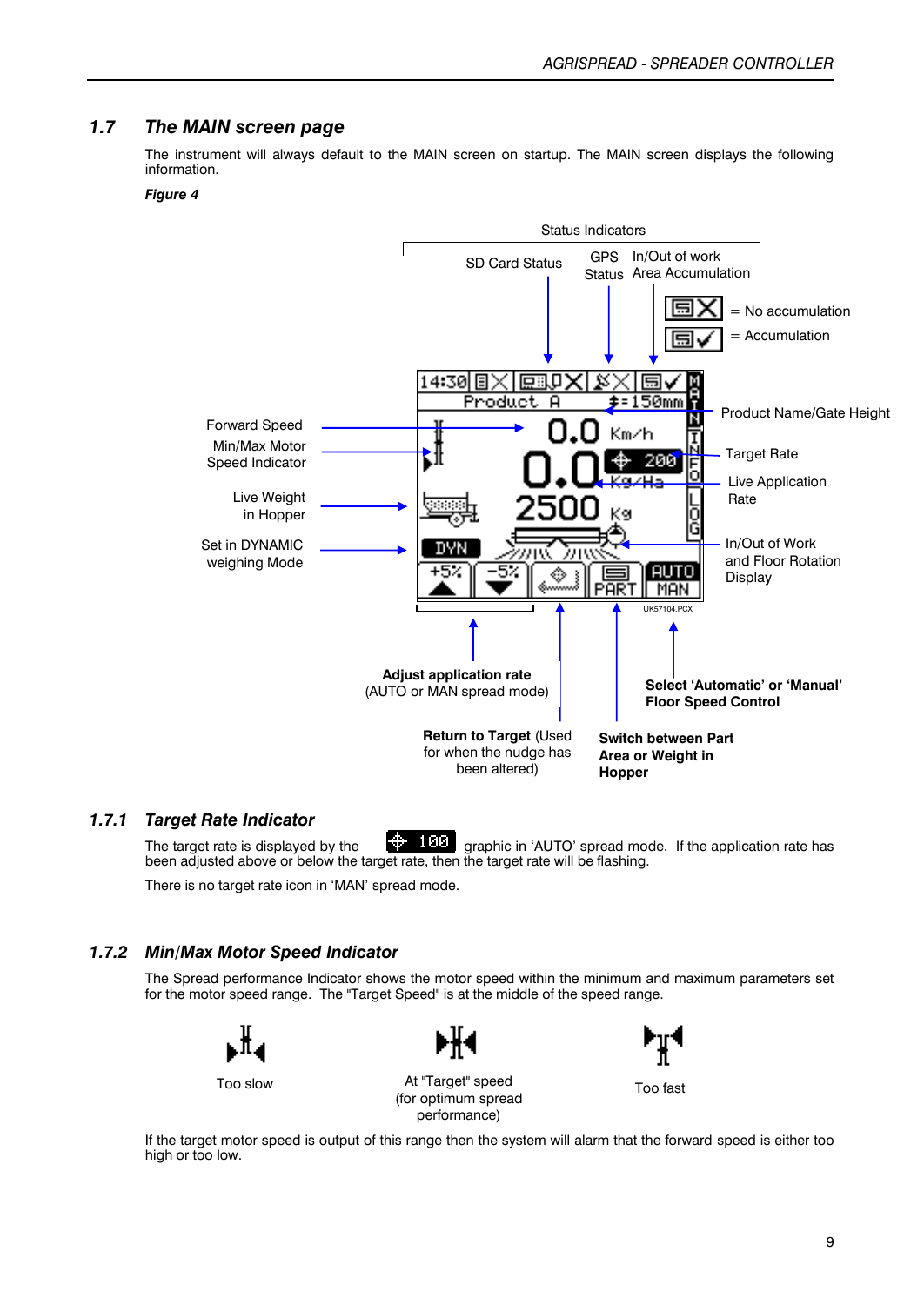#### *1.8 The INFO screen page*

Additional work measurement functions are displayed on this page.

*Figure 6 The INFO screen*



### *1.9 The LOG screen page*

This page controls data logging (Field Summary data), and P.F. functions, and data transfer (e.g. printing a job summary).

*Figure 7 The LOG screen*



*Please refer to the "Data Logging and Transfer" manual for further information.*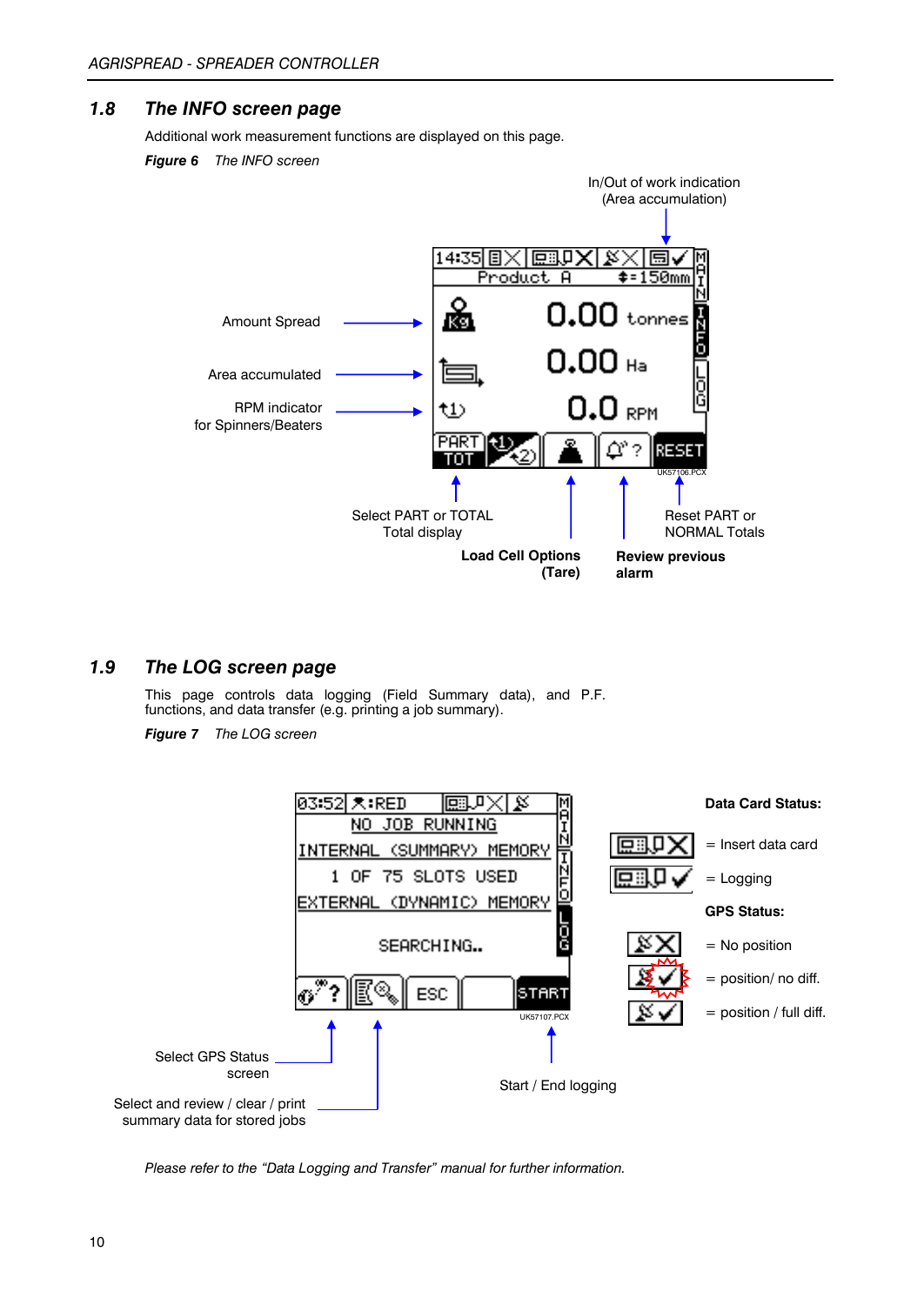#### *1.10 The SETUP screen page*

The key selects the SETUP menu for calibration factors and calibration settings specific to particular products being spread and nozzle types fitted.

*Figure 8 The SETUP screen*



You should not need to enter menus 1, 2 and 3 in normal use. These settings are generally made only on initial installation. Menus 2 and 3 can be protected with a personalised PIN number to prevent unauthorized access. Calibration settings that need to be changed during normal use are shown on figure 8.

#### *1.11 Units*

Information can be displayed in Metric or Imperial units by selecting the desired option via the SETUP menu.

|                                           | <b>Units</b>  |                    |  |  |
|-------------------------------------------|---------------|--------------------|--|--|
| <b>Function</b>                           | <b>Metric</b> | <b>US Imperial</b> |  |  |
| <b>Forward Speed</b>                      | km/hr         | miles/h            |  |  |
|                                           | kg/ha         | lbs/acre           |  |  |
| Application rate                          | tonnes/ha     | tons/acre          |  |  |
| Part/Total Area                           | hectares      | Acres              |  |  |
| Tank volume/ Part/Total<br>volume applied | Tonnes        | Ibs                |  |  |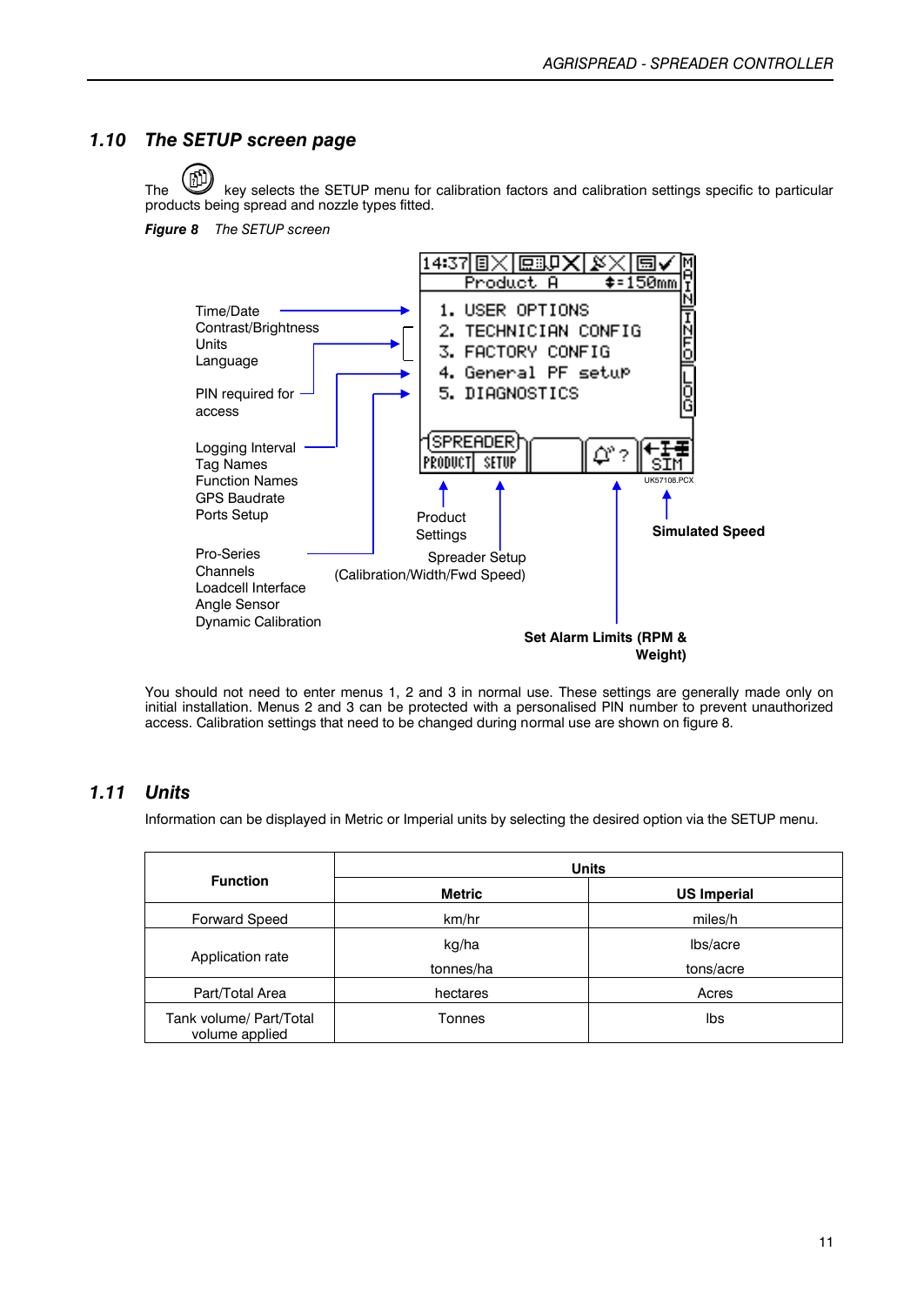### *2. Operation*

#### **2.1** *Product presets*

You can select any one of up to eight different product presets via the 'PRODUCT SELECTION' screen. For each preset, you can programme the product name and individual settings, or perform/adjust the volume calibration as follows,

#### *2.1.1 Selecting a product*

- **SPREADER** 1. Press the  $\binom{n}{k}$  key and then press the PRODUCT key (fig. 8).
- 2. Select the product using the arrow keys (default names are 'Product A' to 'Product H') and press  $\leftrightarrow$ confirm.

*Figure 14a Figure 14b*



3. Press the MAIN key to return to the "MAIN" screen page.

#### *2.1.2 Editing a product name*

The 8 default product descriptions are 'Product A' to 'Product H'.

From the 'USER OPTIONS' menu, select 'CUSTOMISE' and then select 'EDIT PRODUCT NAMES'.

Select the product name using the arrow keys, and edit the name using the alpha-numeric keypad. Pressing the \* key will switch between upper and lower case characters.

#### *2.1.3 Programming a product 'D' factor*

The D factor is the calibration factor that is altered while the spreader is dispensing product. It stands for the product Density, the weight of  $1m<sup>3</sup>$  of product in Kg. While spreading, this number will be automatically updated to suit the current product, the system will then automatically compensate in order to maintain the correct application rate and spread performance.

*NOTE: In normal circumstances the D factor should be anywhere between 450 kg/m3 and 1500 kg/m3. As the system will automatically calculate this number based on the load cell readings it is usually not necessary to modify it unless starting to spread a new unknown product.*

#### *2.1.4 Gate Height*

The gate height for the selected product is displayed here.

Note: When a new product is selected on the Product Select screen the instrument will prompt the operator to re-confirm the spreader gate height.

#### *2.1.5 Speed Range*

The operating speed range for the selected product is displayed here. This is defined by the characteristics of the minimum and maximum floor speed, gate height and product calibration factor. The auto calibration will attempt to calculate a gate height that allows the target forward speed to be in the middle of this range.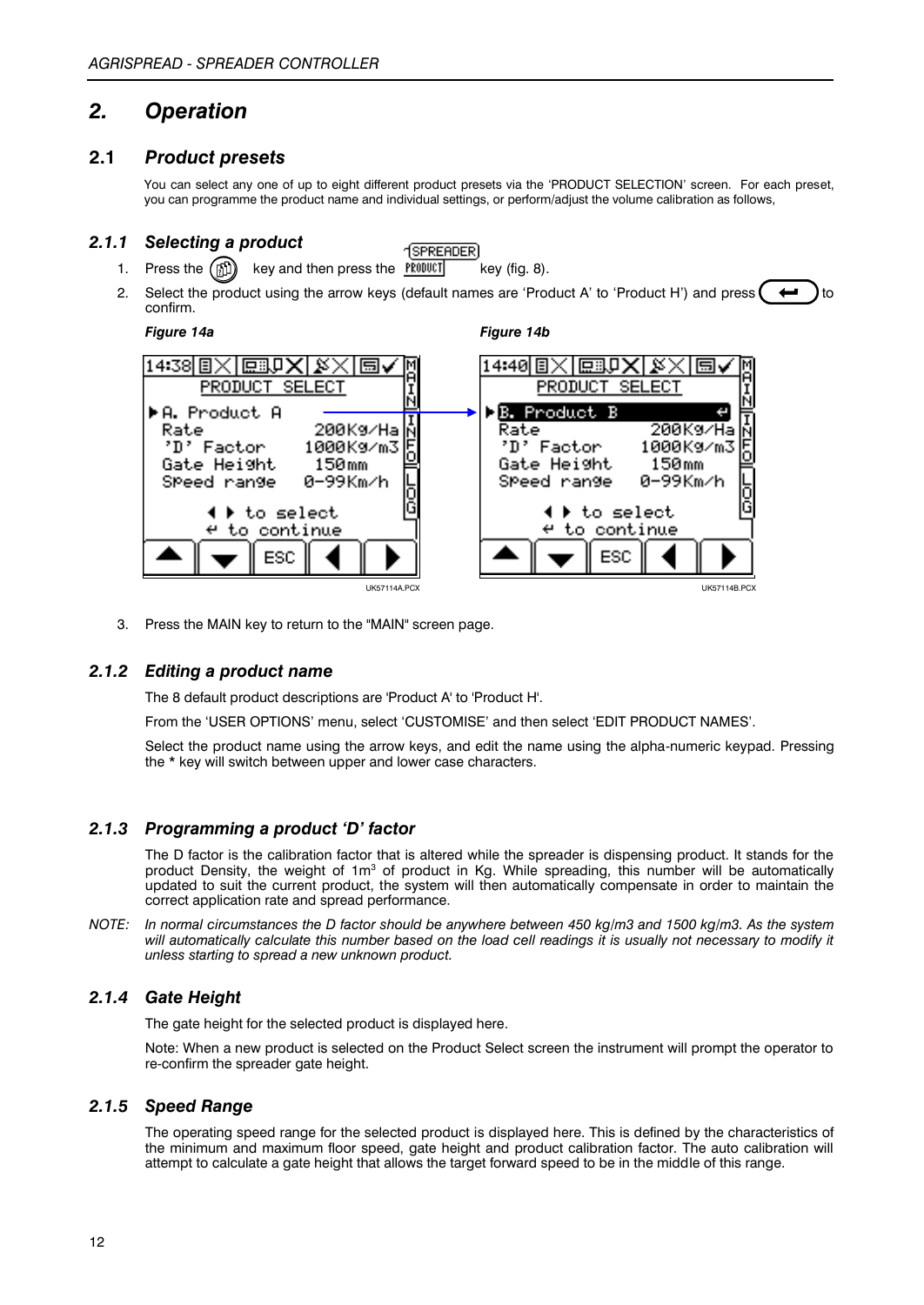#### *2.2 Automatic Rate Control*

Select 'AUTO' from the 'MAIN' screen. The flow rate will be automatically adjusted as forward speed and/or ALITO) applied width varies, to ensure that the application rate constantly matches the preset target rate.  $MAN$ 

#### *2.2.1 Setting the Target Rate*

From the "MAIN" screen simply key-in the desired target rate and press .

#### *2.2.2 Overriding the Target Rate*

1. Press  $\frac{1+2\epsilon}{2}$   $\frac{1-2\epsilon}{2}$  to override the target rate.

The preset target rate can be overridden in  $\pm 5%$  steps while spreading, e.g. boundaries or other crop conditions.

While overridden, the target rate indicator  $\frac{1}{2}$  188 will flash.

2. Press  $\left| \frac{1}{x+1} \right|$  to return to the target rate.

The instrument will automatically alarm if the application rate cannot be maintained within a specified % of the target rate (the % band is programmed via the 'Alarm Setup' screen in the Setup MENU).

When the alarm threshold is reached, the instrument beeps, and an alarm screen displays the message "**UNDER APPLICATION**" (e.g if the forward speed is too high), or "**OVER APPLICATION**" (e.g. if the forward speed is too low).

Pressing any of the lower 'OK' keys will cancel the alarm screen and return to the 'MAIN' operating screen.

*NOTE: If you continue spreading at the same speed, the instrument will not automatically re-alarm. It will however, realarm if the spreader is switched off and back on again.*

#### *2.3 Manual Rate Control*

You do not normally need to select this mode, however in the event you experience a problem with automatic மாவ control (if for example the forward speed sensor had stopped working), you can still control the application **MAN** rate manually.

Select 'MAN' from the 'MAIN' screen. To maintain the required application rate, you must maintain a constant forward speed. You can also log and store field data ("job summaries") as you go, and print them out or download them to a PC or printer when convenient.

Press  $\triangle \parallel \blacktriangleright$  to adjust the application rate.

*NOTE : The speed range indicator functions as normal, however there is no forward speed or rate alarm in manual mode.*

#### *2.4 Beginning Work*

Ensure that the instrument is on the main screen, and that AUTO mode is selected. Turn on tractor hydraulics and engage the spinner drive. Turn on the CUTOUT SWITCH (red button) located by the instrument. Start the spreader moving and the belt will begin to turn. The MAIN screen will now display an instantaneous application rate, and area accumulation will begin.

The floor speed will now be related to forward speed, if the forward speed doubles then so will the floor speed.



To turn the spreader off, turn off the cutout switch. The floor belt will stop turning and the area accumulation will stop.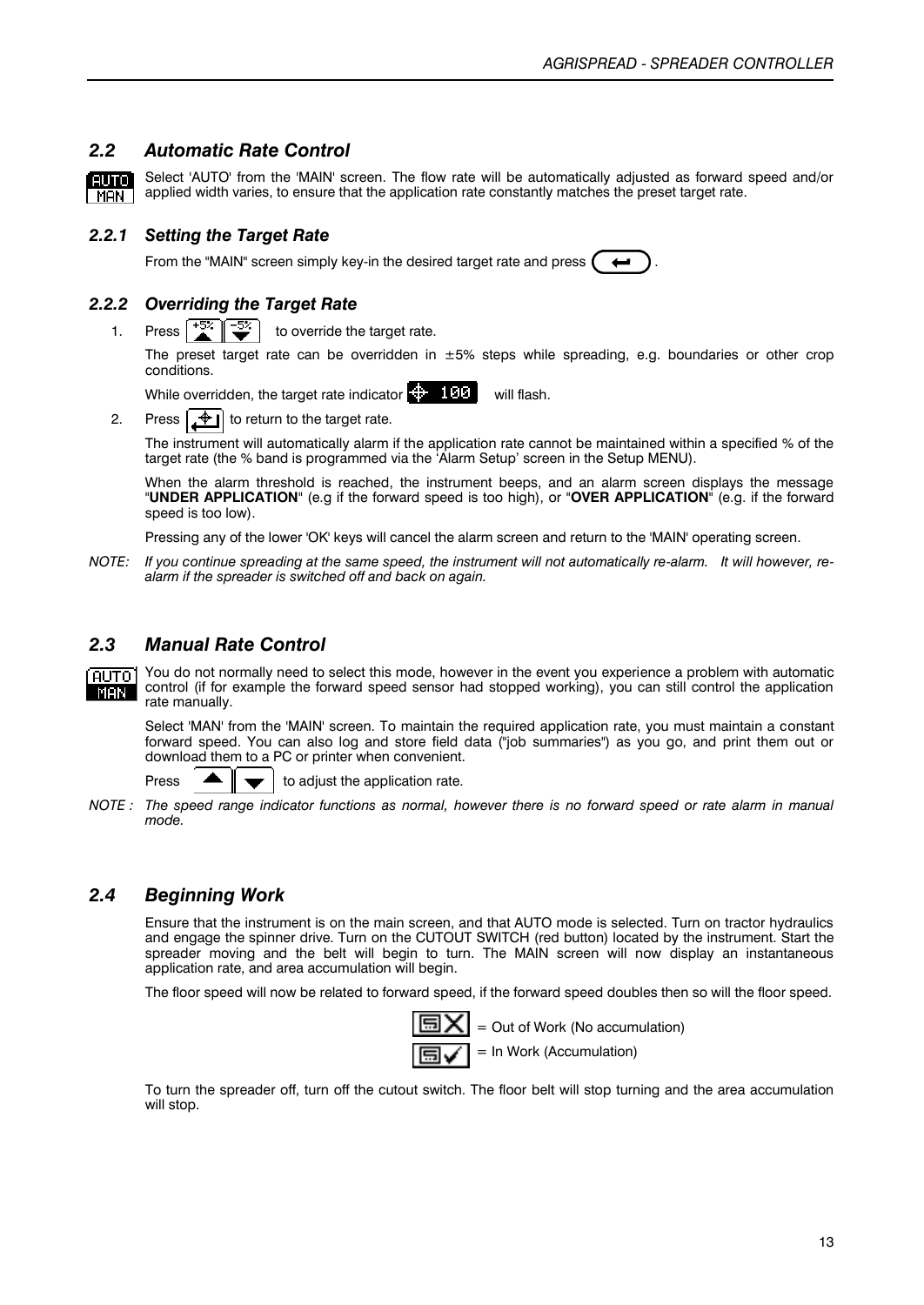#### *2.5 Setting Spinner Speed*

The Spinner Speed can be controlled by the system. From the MAIN Page, press the MAIN button and the screen will change to RPM Control. Using the keypad in the same way as setting the application rate, the spinner speed can be entered.



#### *2.6 Tare Load Cells*

As product and debris builds up on the spreader, it is important to tare or remove this debris to ensure that what is loaded in the spreader hopper each time is an accurate reading. This can be achieved by entering the INFO page and selecting the Weighing icon  $\|\triangle$  in the centre of the page.



TARE

Using the key, this will set the live hopper weight back to 0kg. It is important however not to do this while there is still product in the main body of the spreader, only for discounting product that is stuck to the chassis or the mud flaps.

#### *2.7 Part / Total Accumulation and RPM display*

You can record the area and volume spread for a particular job using the "PART" Total function. In addition the area and volume will be recorded to the "TOTAL" memory register.

Select the "**INFO**" screen to display the accumulated totals and the RPM display.

| Produc | 原眼 XL<br>☶     |
|--------|----------------|
|        | $0.00$ tonnes  |
|        | 0.00 Ha        |
| t1)    | ă<br>$0.0$ rpm |
|        |                |



Select '**PART**' to display the Part Area and Part Volume accumulation,

Select "**TOTAL**" to display the Total Area and Total Volume accumulation.  $\overline{\text{m}}$ 

#### *2.7.1 Reset Totals*

Select the "**PART**" or "**TOTAL**" display.

Press the **RESET** key.

Press  $($   $\leftrightarrow$   $)$  to zero the totals or press **ESC** to return to the "INFO" screen.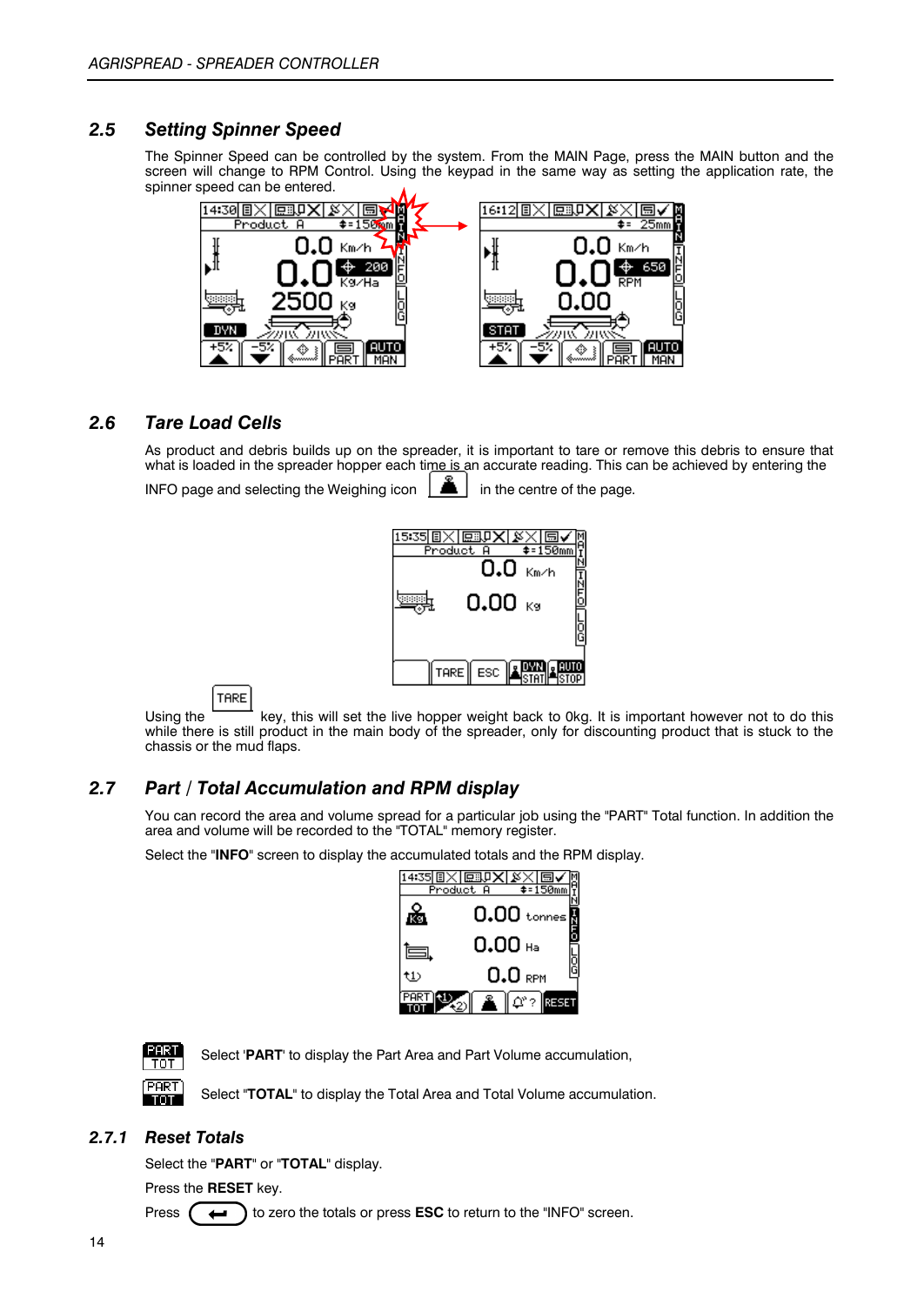#### *2.8 Alarms*

There are a number of alarms, most being programmable by the operator. Note that setting alarm limits to zero will disable that alarm function.

Press any of the lower 'OK' keys to cancel an alarm and return to the MAIN screen.

| <b>Application Rate</b>                                                    | 'UNDER APPLICATION'<br><b>'OVER APPLICATION'</b>                                                                                                                                                                      | This alarm is based on % variance from the<br>target rate. It therefore alerts the operator to<br>speed up or slow down until the alarm condition<br>is cancelled. |  |  |  |
|----------------------------------------------------------------------------|-----------------------------------------------------------------------------------------------------------------------------------------------------------------------------------------------------------------------|--------------------------------------------------------------------------------------------------------------------------------------------------------------------|--|--|--|
|                                                                            |                                                                                                                                                                                                                       | The limits can be set by the operator on the<br>'Alarms Setup' screen in the SETUP menu. The<br>default limits are $\pm 20\%$ of the target rate.                  |  |  |  |
| spread performance.                                                        | The following alarms can also be configured if so desired, but would normally be overridden by the<br>application rate alarm if set (except for RPM alarm). The limits must be set in respect of flow sensor capacity |                                                                                                                                                                    |  |  |  |
| <b>'FORWARD SPEED LOW'</b><br><b>Forward Speed</b><br>'FORWARD SPEED HIGH' |                                                                                                                                                                                                                       | The limits can be set by the operator on the<br>'Alarms Setup' screen in the SETUP menu.                                                                           |  |  |  |
| <b>RPM</b>                                                                 | <b>'RPM LOW'</b><br><b>'RPM HIGH'</b>                                                                                                                                                                                 | The limits can be set by the operator on the<br>'RPM Setup' screen in the SETUP menu.                                                                              |  |  |  |

#### *2.8.1 Setting the Alarm thresholds*

1. Press  $\left(\begin{matrix}n\\ n\end{matrix}\right)$  to select the "SETUP" menu.

| ۰ |  |
|---|--|
|   |  |

2. Select the "ALARMS SETUP" button at the base of the screen  $\Box$ 

| 1952 目 |                  |                  |
|--------|------------------|------------------|
|        | ALARMS SETUP     |                  |
|        | $\cup$ 10 =      | 100RPM           |
|        |                  | $1)$ hi = 700RPM |
|        | $(2)$ 10 =       | 0.0RPM           |
|        | 122) hi =<br>.+. | 0.0RPM           |
|        | $10 =$           | 0.0K9            |
|        | ESC              |                  |
|        |                  |                  |

3. Select the appropriate alarm threshold using the arrow keys, and enter the value via the numeric keypad.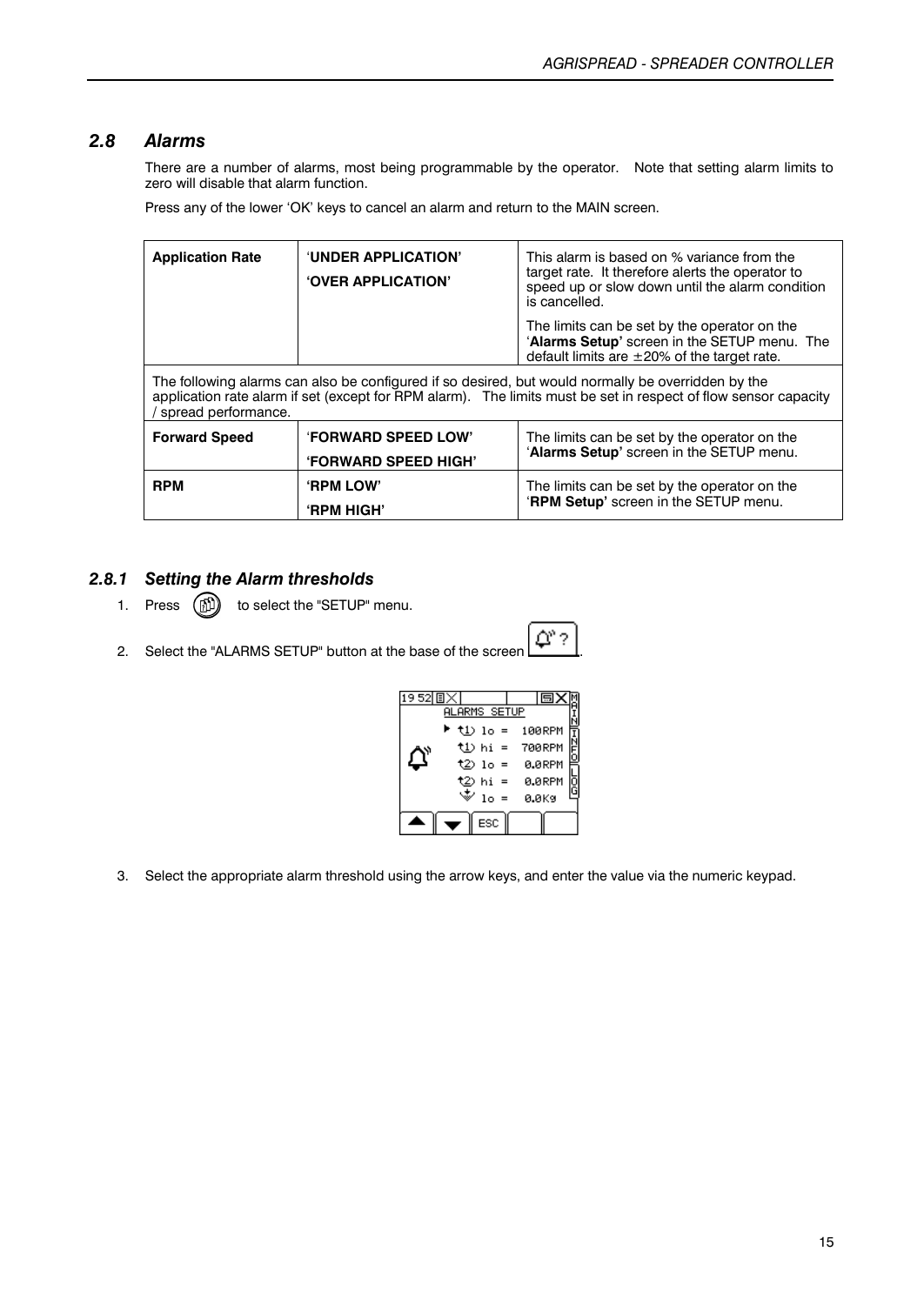### *3. Calibration*

#### **3.1** *Product Calibration*

Each product has its own calibration memory, so select the product that you wish to spread initially and then if it is the first time that this product is being spread, follow the calibration routine as per below.

#### *3.1.1 Spreader Setup Page*



#### *3.2 Calibration Routine*

Before spreading a product for the first time you need to establish an initial calibration factor for that product. Using the calibration procedure below the instrument will calculate the required gate height to achieve the target application rate given the target forward speed and product density.

Select Calibration Routine:



Confirm this height or edit figure to actual gate height prefered

System will then inform operator of the forward speed range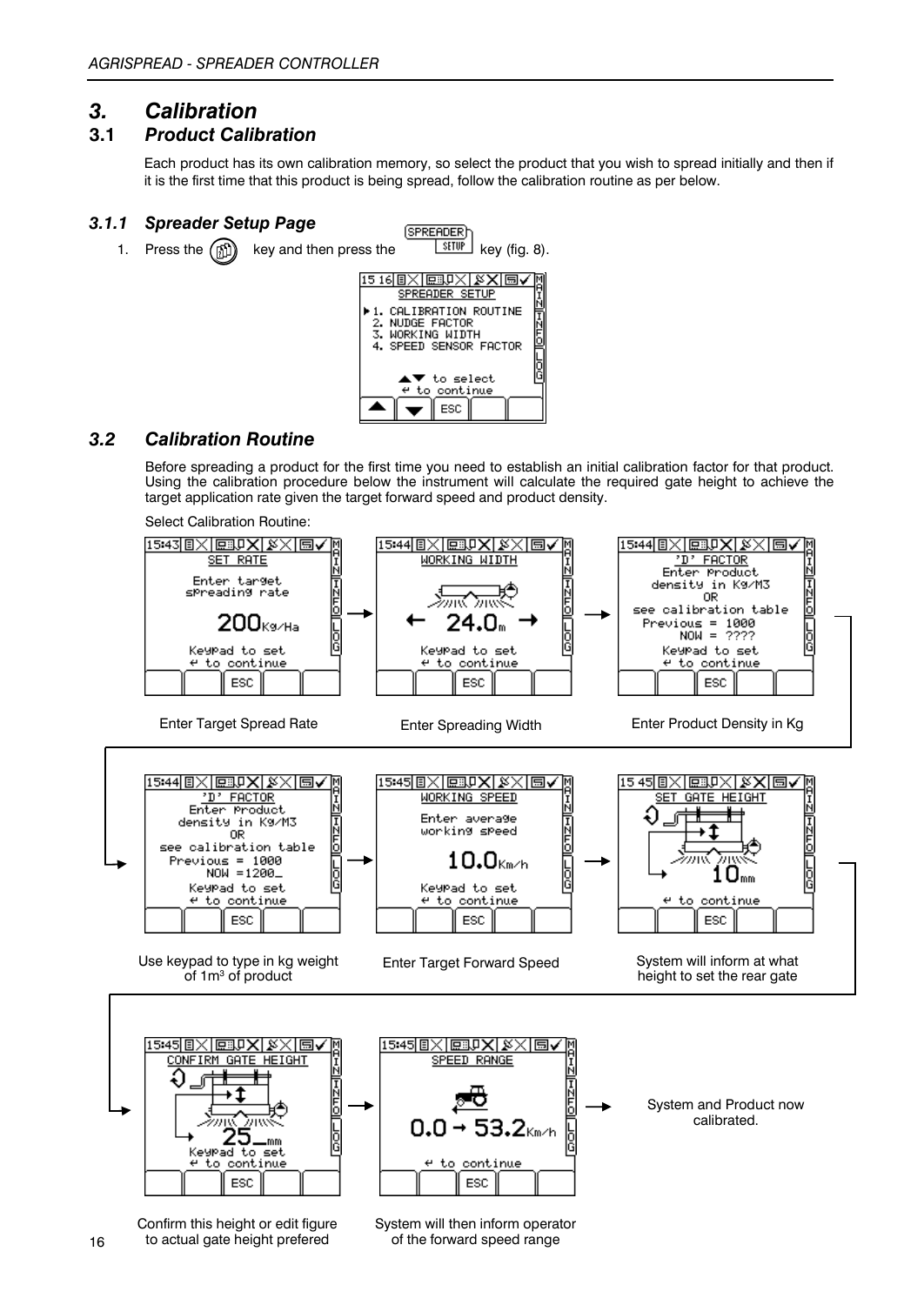#### *3.3 Nudge Factor*

If the actual amount dispensed over the course of a hopper load is different from the theoretical amount dispensed (calculated by the instrument - displayed on INFO screen) then it is possible to nudge the calibration factor. The nudge procedure will adjust the 'D' factor by a percentage based on the variation between the actual amount and theoretical amount of product dispensed.

Example: The target application rate was 50kg/ha and over 1 ha the spread dispensed 55 kg. the product 'D' factor was 1200kg/m3.

Enter the target weight in kg: 50 and press enter

Enter the actual weight in kg: 55 and press enter

The instrument then displays

OLD CAL factor: 1200

NEW CAL factor: 1320

Error: 10%

To accept the new CAL factor press enter.

#### *3.4 Working Width*

To set the working width of the system to ensure that the application rate and the accumulated area is correct -Press the  $(k)$  key and then press the  $\frac{1}{k}$  key.

Select 1. Working Width from the menu and confirm using the  $\left($   $\leftrightarrow$   $\right)$  key.

![](_page_16_Picture_14.jpeg)

Using the number keypad, the width can be programmed and then confirmed using the  $\left\langle \right\rangle$  key.

#### *3.5 Forward Speed Sensor*

#### *3.5.1 Select Sensor Option*

![](_page_16_Figure_19.jpeg)

2. Move the arrow cursor to select the option and press  $(\leftrightarrow)$  to confirm.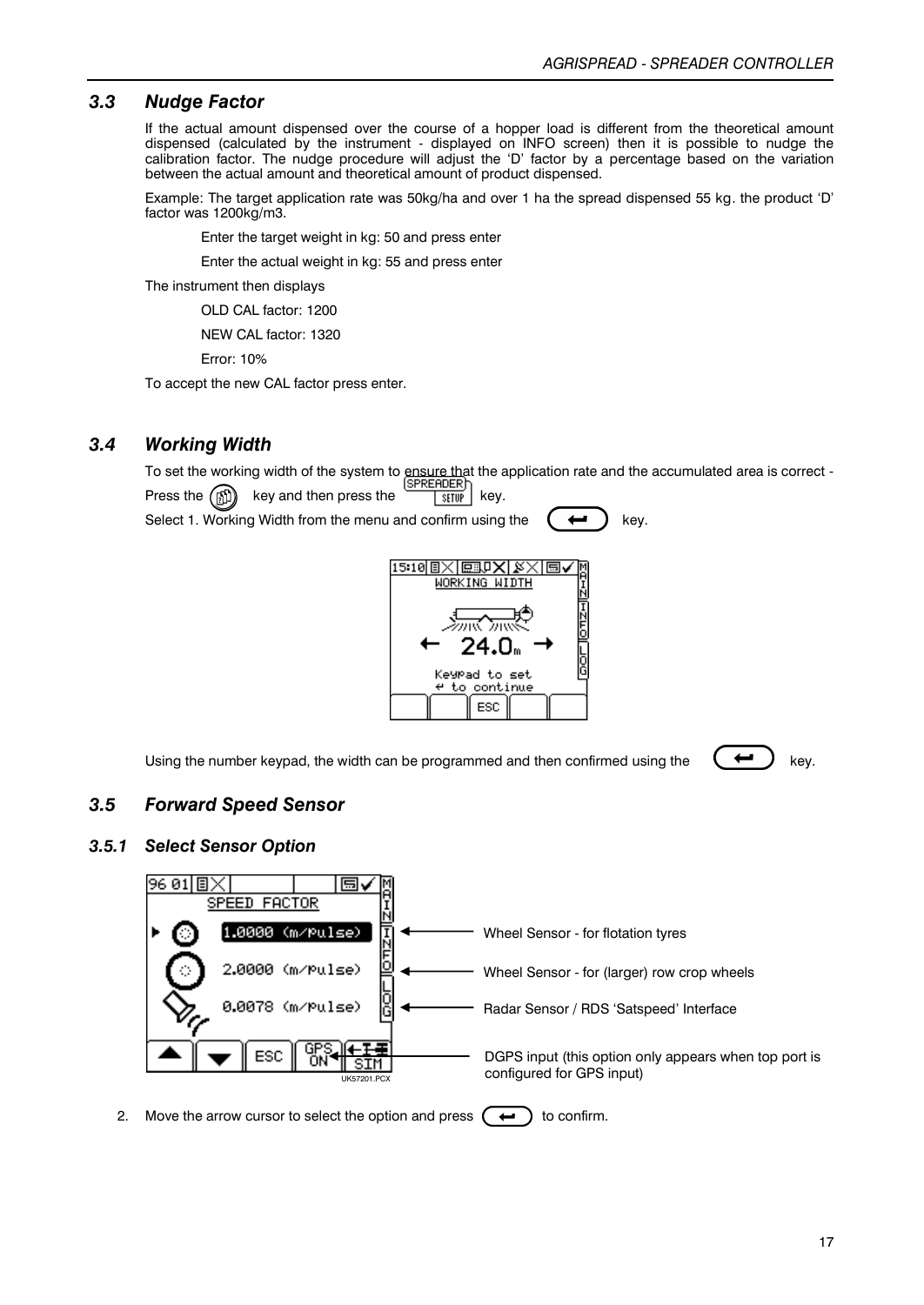#### *3.5.2 Wheel sensor calibration – 'Autocal'*

If the Spreader has a standard wheel sensor and magnets installed, you can programme the instrument with two speed sensor factors - for flotation tyres and for row crop wheels. Remember to select the appropriate factor after changing wheels.

The Speed Sensor Factor ("SSF") is the distance travelled forward in the time between two pulses from the forward speed sensor. This could be calculated based on the nominal tyre diameter or rolling distance and then entered manually (ref. section 1.1.3), however this does not take into account wheel slip, compaction, or tyre deformation under practical operating conditions.

The best method is to do an "Auto Cal".

Mark a set distance of 100 metres (or 100 yards depending on the units set on the instrument) by suitable means. The surface should be representative of the average field conditions (i.e. not a paved surface). Position the vehicle with the first marker level with a suitable reference point on the vehicle.

With the appropriate sensor option highlighted on the "SPEED FACTOR" page, press ENTER, then select **"Auto Cal'**. Press  $\Box$  and then follow the screen instructions.

Stop the vehicle when the second marker lines up with the pre-determined reference point on the vehicle and press  $\left(\rightarrow\right)$  to end the "Auto Cal" procedure. The Speed Sensor Factor is automatically re-calculated and **press to end the "Auto Cal" procedure. The Speed Sensor Factor is automatically re-calculated and** stored in memory.

*NOTE: If you overrun the marker, do not simply reverse - repeat the "Auto Cal" procedure from the beginning.*

#### *3.5.3 Wheel sensor calibration - manually calculating the Forward Speed Factor*

The smaller the speed sensor factor the better the speed update will be. Aim for a factor less than 2.000 m (78.78").

- *NOTE: Perform the following calculations in inches or metres depending on whether the instrument is set for Imperial or Metric units. If you calculate the factor using any other unit of measurement e.g. feet or centimetres, the forward speed display will be incorrect.*
	- (i) *To Calculate,* Manual Speed Sensor Factor = Circumference Of Wheel Number of Magnets

#### *Example Calculation*

A vehicle is fitted with a 5 magnets on the wheel hub, the diameter of the tyre is 1.36 metres and therefore the circumference of the tyre is 4.272m

- 1. Convert the diameter to circumference :-  $1.36 \times 3.142 = 4.272$
- 2. Divide by 5 (magnet pulses) to give the calibration factor:  $-4.272 / 5 = 0.854$
- 3. Programme the factor '0.854' as the speed sensor factor.

#### *3.5.4 Radar Sensor*

If an RDS Radar sensor is installed at the correct angle of 37±1°, the Speed Sensor Factor is **0.0078** m (or **0.312** inches). It is still recommended to do an 'Autocal' since the sensor may not be mounted exactly at 37°.

#### *3.5.5 RDS 'Satspeed' Interface / NMEA VTG Input*

No calibration is necessary.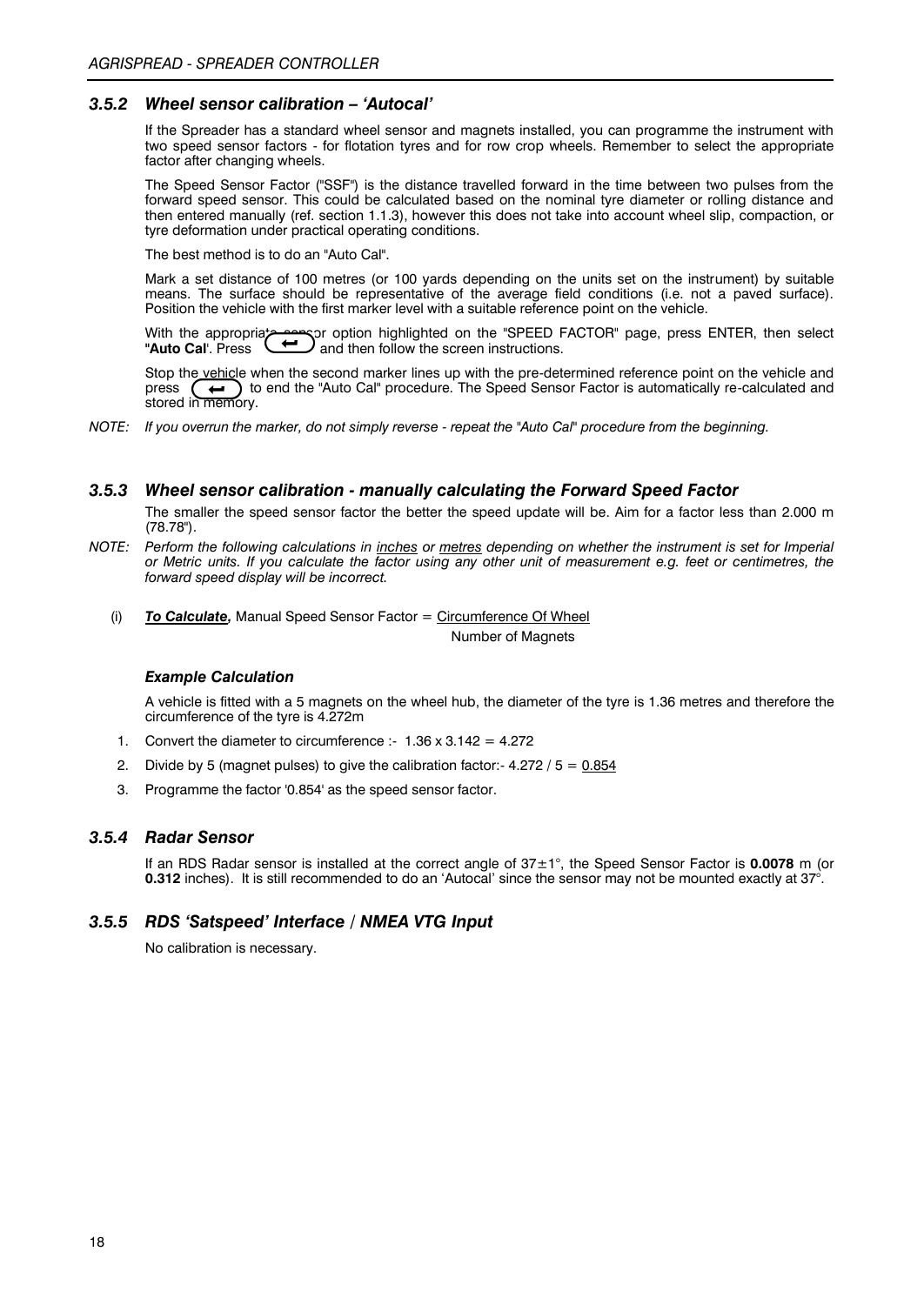# *4. Dynamic & Static Calibration*

#### **4.1** *Dynamic Calibrations*

The Apollo can display actual hopper contents as measured by a series of load cells fitted to the spreader. This weight reading will be a live display on the MAIN page. Weight applied, as displayed on the INFO page, will remain as a theoretical weight calculated from the floor belt speed and the material CAL factor.

The change in actual weight can be used to retrospectively correct the calibration factor using either a static or dynamic calibration routine.

The Apollo receives weight information via a Loadcell Interface located on the spreader. The Loadcell Interface sends an electrical signal to the instrument via a CAN Bus which is then converted into a weight reading. The Loadcell Interface also includes a dual axis inclinometer, which is used to record the angle of the spreader relative to the ground.

When the spreader is traveling in the field the instrument applies a software filter to remove fluctuations in the weight reading. The filter is inactive when the machine is stationary.

#### **4.2** *Operation*

The instrument MAIN screen will display a weight reading as below.

| 00 07<br>E |           | Product A | $\overline{\cdots}$ |
|------------|-----------|-----------|---------------------|
|            | 0.00 ⊧∘   |           |                     |
| Ġ          | $0.00$ Ha |           |                     |
| :1)        |           | $0.0$ rpm | ե<br>9              |
|            |           | ا ?"¢     |                     |

Press the weight button to display the weighing options page.

|           | [5]](DKI ) [X]   |      |        |
|-----------|------------------|------|--------|
| Product A |                  |      |        |
|           | 0.0              | Km/h |        |
|           | 0.00 $_{\rm K9}$ |      | ioπ2i  |
|           |                  |      | ត<br>ឲ |
|           | TARE    ESC      |      |        |

The weighing option screen displays the current forward speed and current weight in the spreader.

**TARE -** With the hopper completely empty and the machine stationary on level ground, use the TARE button to set the displayed weight to zero.

**DYN/STAT** – The Pro-Series will use the loadcells to adjust the calibration of the system. This can be done in STATIC or DYNAMIC mode but the system should normally be left in DYN.

The static calibration can be carried in two ways. The first method involves spreader the product out over a required distance, the vehicle spreader must be stationary at the start and end of the test. The second method involves setting a simulated forward speed and then unloading the product back onto the fertiliser pile.

Using the dynamic procedure the instrument will take weight reading over a given time period whilst he machine is moving in the paddock.

Static Calibration is more accurate, however it requires operator intervention. The initial calibration of a new product or different door opening must be carried out in Static mode.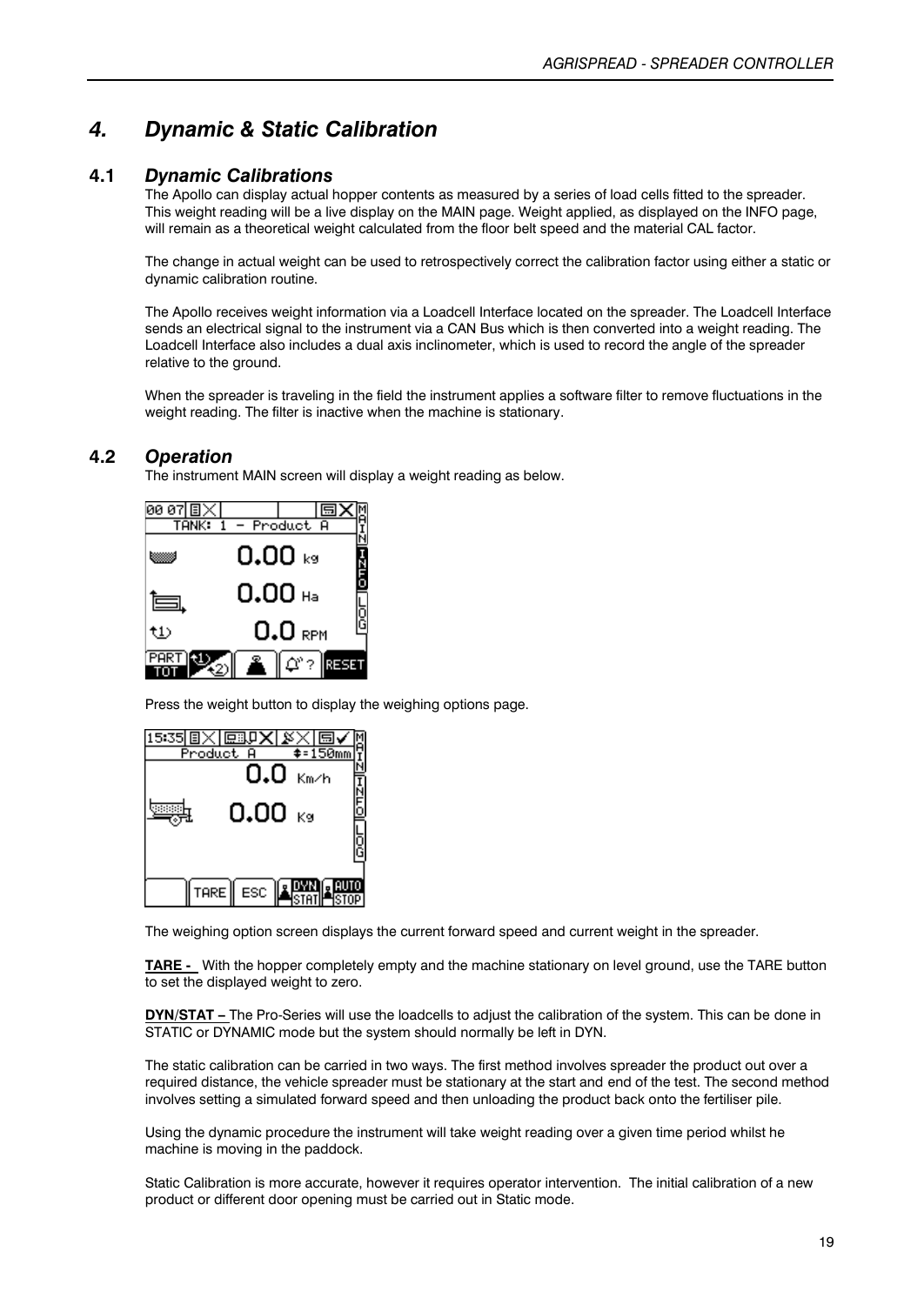Dynamic Calibration is continuous and requires no operator input. If the spreader is working over very rough terrain, then dynamic calibration should not be used. In normal field conditions, the software filter will reduce the effects of bouncing in the field.

#### **4.3** *Dynamic Weighing*

When dynamic calibration is selected on the weighing option page, the instrument will automatically recalibrate the CAL factor with operator intervention.

Choose DYN and AUTO on the weighing options page. The following screen is displayed.

| 原歌贝<br>Product A |      |          |
|------------------|------|----------|
| 0.0              | Km/h |          |
| $0.00 \;$ Kg     |      |          |
|                  |      | ត្ត<br>G |
|                  |      |          |
| TARE ESC         |      |          |

Now start work. To stop the Dynamic Calibration at anytime press STOP.

The dynamic test will be aborted when the spreader is switched off at the headlands and to avoid weighing errors when turning. It will be restarted some seconds are the spreader has been switched again.

A dynamic test will not correct the calibration factor if the test has run for too small a quantity of material, too short a time period, if excessive weight fluctuation is recorded of it the suggested correction is greater than certain difference. For more information see LOADCELL CORRECTION.

Dynamic calibration is not effected by re-loading. When the instrument is switched off, the dynamic calibration is also turned off and must be re-enabled next time the instrument is turned on.

If there is an error between the newly calculated CAL factor and the old CAL factor that is greater than a set limit, the instrument will display the following alarm.

| 00:27  EI $\times$  |             |   |
|---------------------|-------------|---|
|                     |             |   |
| DYNAMIC CALIBRATION | ERROR       |   |
| PERFORM STATIC      | CALIBRATION |   |
|                     | TO PROCEED  | Ğ |
|                     |             |   |

It is recommended to run a static test if the Dynamic Calibration error appears.

### **4.4** *Loadcell Correction*

The loadcell correction page is accessed from the Technical Config screen.

| 目<br>22:20<br>LOADCELL CORRECTION                                                                       | G                                                       |
|---------------------------------------------------------------------------------------------------------|---------------------------------------------------------|
| ⊳CORRECTION SPAN<br>MIN. STAT. WEIGHT<br>DYNAMIC TIME<br>DYNAMIC WEIGHT<br>START DELAY<br>STEADY WEIGHT | 5.0%<br>200k9<br>30s<br>200k9<br>10s<br>ō<br>G<br>0.75% |
| ESC                                                                                                     |                                                         |

On this screen the technician can configure the operation of the load cells for calibration purposes.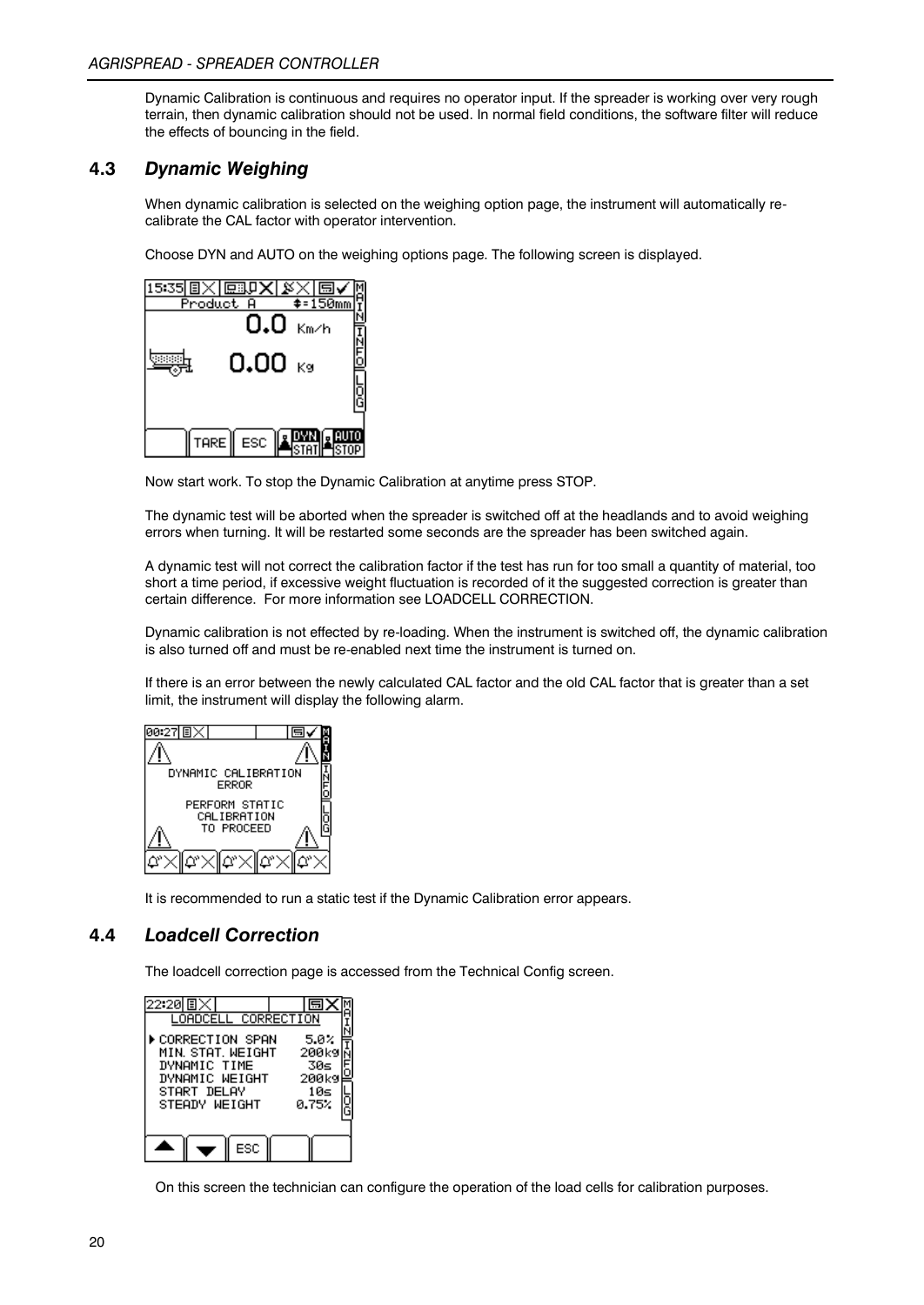**CORRECTION SPAN** – dynamic calibration will not change the calibration factor if the error is greater than this percentage set.

**MINIMUM STATIC WEIGHT** – the distance required for the static calibration is calculated based on this minimum weight change required (both actual and theoretical).

**DYNAMIC TIME** – this is the period for each dynamic test. The calibration factor is updated every 30 seconds.

**DYNAMIC WEIGHT** – the dynamic test will not end until at least this weight has been spread (actual and theoretical) or until the time period has elapsed.

**START DELAY** – this is the time delay between starting a new bout and the dynamic test starting. This allows for the spreader to reach a normal, smooth operating speed.

**STEADY WEIGHT** – if a weight fluctuation is seen above this level, the weight reading is considered 'unstable' and a dynamic test will be aborted.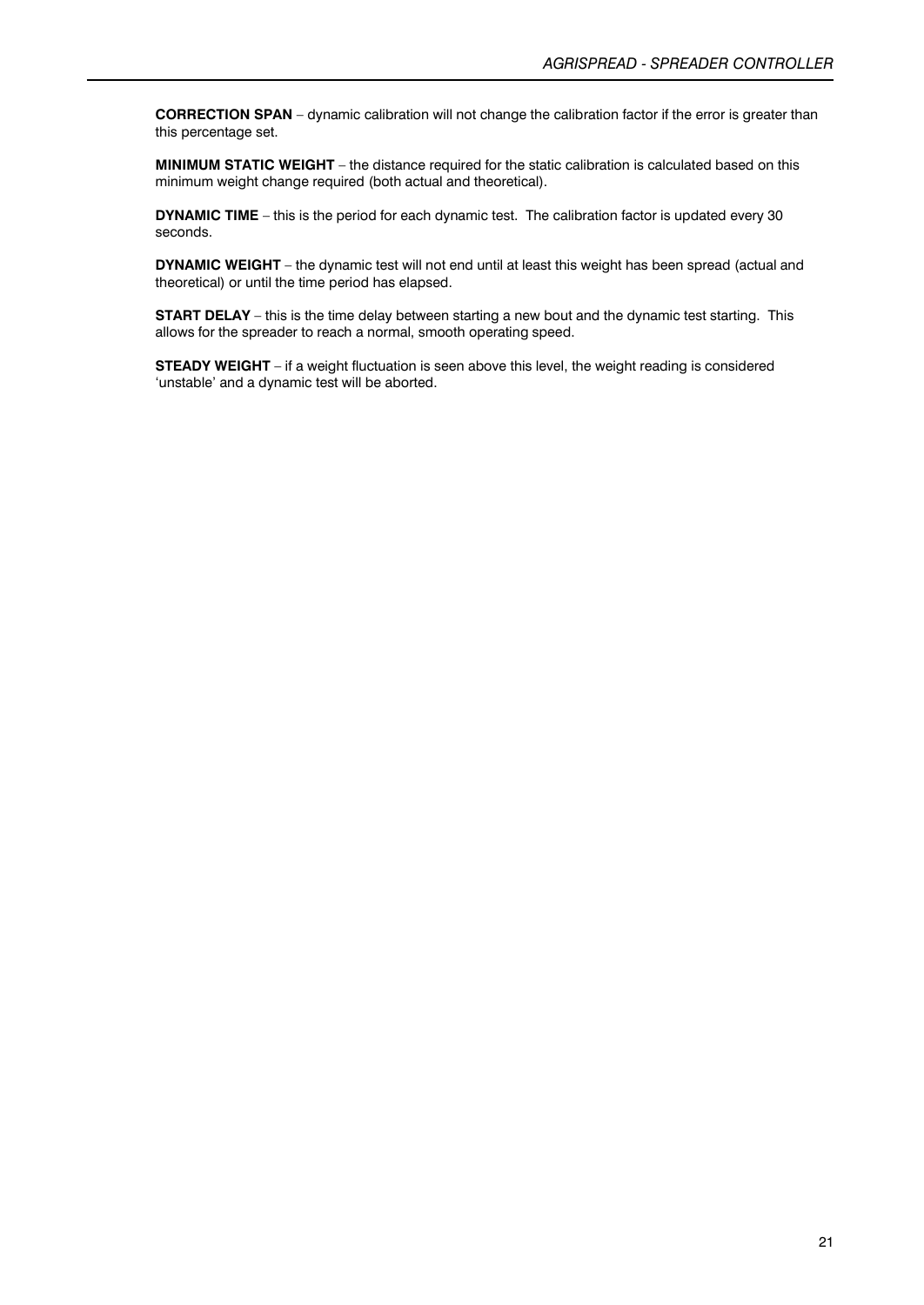Issue 1.00 : 11/12/13 Original issue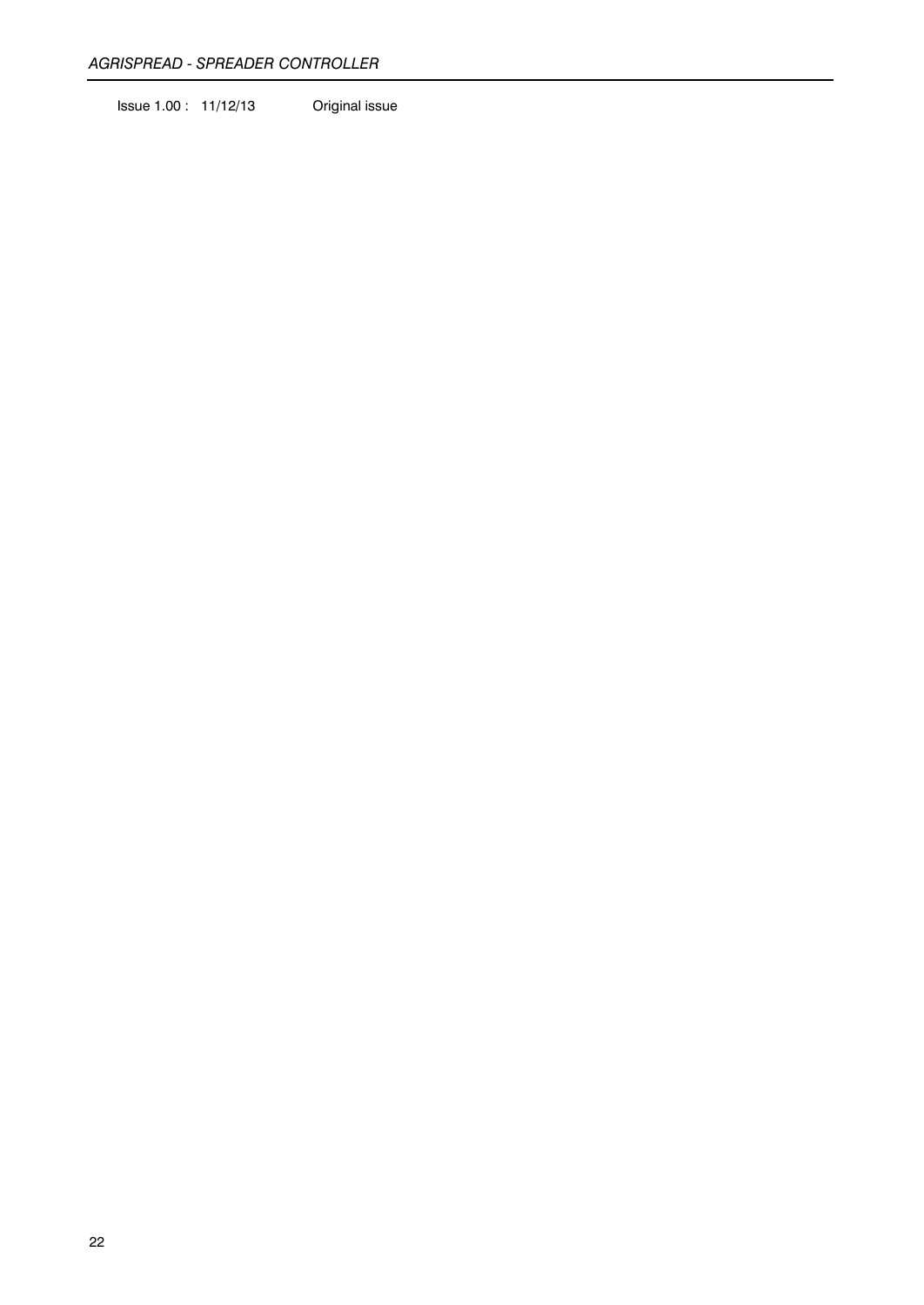### **Gate height Settings for Agrispread Apollo Computer**

### **Gate heights for EFC09230 Valve set up**

**Gate heights given are a guideline for initial set up**. Use this as a guideline for initial startup. As shown below, with the amount of variables involved it is necessary to test your settings to insure the product is being spread to the correct rate and to the correct width. Oil temperatures should be monitored to insure the tractor pump is operating to normal working conditions.

# **See Page 9 of operators manual to see Forward speed indicator. This shows min and max forward speed indicator in relation to your valve set up, door height set and oil flow. Good indicator of weather the door height needs resetting in relation to other factors.**

By reducing any items from C through G, the oil flow required is reduced

### **General Notes:**

- 1. Based on tractor oil flow of 100 litres per minute
- 2. Door heights are a combination of
	- A. Oil flow on tractor available
	- B. Oil pressure on pump
	- C. Spinner speed required
	- D. Density of material being spread
	- E. Forward speed
	- F. Spread width
	- G. Rate being spread
- 3. Based on Dual Brand Valve hydraulic set up. (EFC09230)
- 4. Spinner Motor: 80cc 2K (104-1503-006)
- 5. Floor Motor: 130cc 2k (104-3265-006)
- 6. If oil flow on tractor is less than 100 litres per minute increase door height until rate is obtainable with spinner speed and forward speed
- 7. If there is more than 100 litres of oil available then the door heights can be reduced if required. This needs to be checked on product being spread. Oil flow as shown above is only one factor.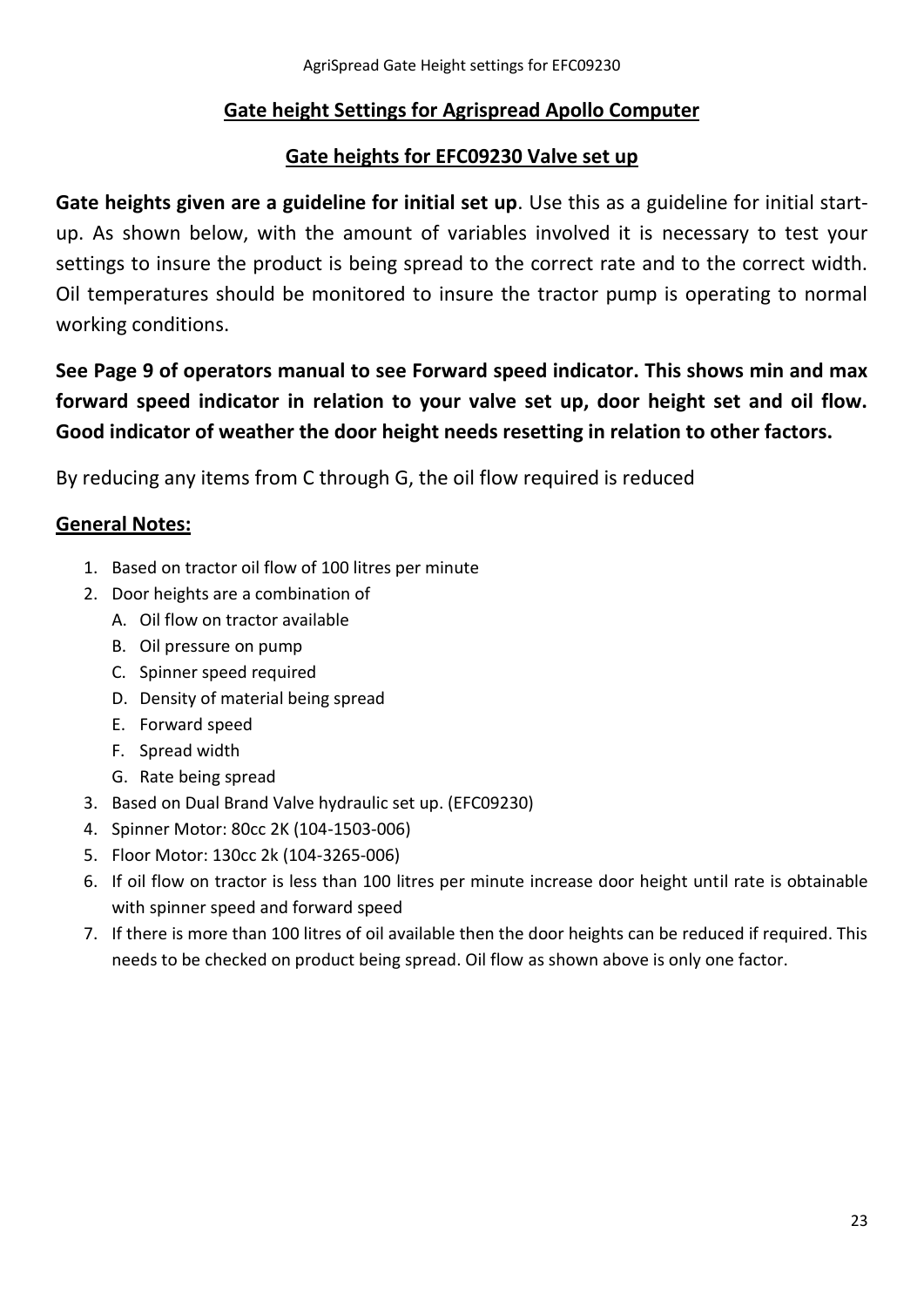# **Density 700 kg m<sup>3</sup>**

| Rate                      | 25kg per hectare  |       |     |      | Rate                      | 25kg per hectare  |       |      |      | Rate                      | 25kg per hectare  |                |                |       |
|---------------------------|-------------------|-------|-----|------|---------------------------|-------------------|-------|------|------|---------------------------|-------------------|----------------|----------------|-------|
| forward speed (kph)       | 30                | 25    | 20  | 15   | forward speed (kph)       | 30                | 25    | 20   | 15   | forward speed (kph)       | 30                | 25             | 20             | 15    |
| spread width (meters)     | 36                | 36    | 36  | 36   | spread width (meters)     | 24                | 24    | 24   | 24   | spread width (meters)     | 12                | 12             | 12             | 12    |
| spinner revs              | 970               | 970   | 970 | 970  | spinner revs              | 850               | 850   | 850  | 850  | spinner revs              | 700               | 700            | 700            | 700   |
| density of material kg m3 | 700               | 700   | 700 | 700  | density of material kg m3 | 700               | 700   | 700  | 700  | density of material kg m3 | 700               | 700            | 700            | 700   |
| door height (mm)          | 30                | 25    | 20  | 15   | door height (mm)          | 12                | 10    | 8    | 6    | door height (mm)          | $\overline{4}$    | 4              | $\overline{4}$ | 4     |
|                           |                   |       |     |      |                           |                   |       |      |      |                           |                   |                |                |       |
| Rate                      | 50kg per hectare  |       |     |      | Rate                      | 50kg per hectare  |       |      |      | Rate                      | 50kg per hectare  |                |                |       |
| forward speed (kph)       | 30                | 25    | 20  | 15   | forward speed (kph)       | 30                | 25    | 20   | 15   | forward speed (kph)       | 30                | 25             | 20             | 15    |
| spread width (meters)     | 36                | 36    | 36  | 36   | spread width (meters)     | 24                | 24    | 24   | 24   | spread width (meters)     | 12                | 12             | 12             | 12    |
| spinner revs              | 970               | 970   | 970 | 970  | spinner revs              | 850               | 850   | 850  | 850  | spinner revs              | 700               | 700            | 700            | 700   |
| density of material kg m3 | 700               | 700   | 700 | 700  | density of material kg m3 | 700               | 700   | 700  | 700  | density of material kg m3 | 700               | 700            | 700            | 700   |
| door height (mm)          | 60                | 50    | 40  | 30   | door height (mm)          | 24                | 20    | 16   | 12   | door height (mm)          | $\boldsymbol{8}$  | $\overline{8}$ | $\overline{7}$ | 6     |
|                           |                   |       |     |      |                           |                   |       |      |      |                           |                   |                |                |       |
| Rate                      | 100kg per hectare |       |     |      | Rate                      | 100kg per hectare |       |      |      | Rate                      | 100kg per hectare |                |                |       |
| forward speed (kph)       | 30                | 25    | 20  | 15   | forward speed (kph)       | 30                | 25    | 20   | 15   | forward speed (kph)       | 30                | 25             | 20             | 15    |
| spread width (meters)     | 36                | 36    | 36  | 36   | spread width (meters)     | 24                | 24    | 24   | 24   | spread width (meters)     | 12                | 12             | 12             | 12    |
| spinner revs              | 970               | 970   | 970 | 970  | spinner revs              | 850               | 850   | 850  | 850  | spinner revs              | 700               | 700            | 700            | 700   |
| density of material kg m3 | 700               | 700   | 700 | 700  | density of material kg m3 | 700               | 700   | 700  | 700  | density of material kg m3 | 700               | 700            | 700            | 700   |
| door height (mm)          | 114               | 95    | 76  | 57   | door height (mm)          | 45.6              | 38    | 30.4 | 22.8 | door height (mm)          | 15.2              | 15.2           | 13.3           | 11.4  |
|                           |                   |       |     |      |                           |                   |       |      |      |                           |                   |                |                |       |
|                           |                   |       |     |      |                           |                   |       |      |      |                           |                   |                |                |       |
| Rate                      | 150kg per hectare |       |     |      | Rate                      | 150kg per hectare |       |      |      | Rate                      | 150kg per hectare |                |                |       |
| forward speed (kph)       | 30                | 25    | 20  | 15   | forward speed (kph)       | 30                | 25    | 20   | 15   | forward speed (kph)       | 30                | 25             | 20             | 15    |
| spread width (meters)     | 36                | 36    | 36  | 36   | spread width (meters)     | 24                | 24    | 24   | 24   | spread width (meters)     | 12                | 12             | 12             | 12    |
| spinner revs              | 970               | 970   | 970 | 970  | spinner revs              | 850               | 850   | 850  | 850  | spinner revs              | 700               | 700            | 700            | 700   |
| density of material kg m3 | 700               | 700   | 700 | 700  | density of material kg m3 | 700               | 700   | 700  | 700  | density of material kg m3 | 700               | 700            | 700            | 700   |
| door height (mm)          | 171               | 142.5 | 114 | 85.5 | door height (mm)          | 68.4              | 57    | 45.6 | 34.2 | door height (mm)          | 22.8              | 22.8           | 19.95          | 17.1  |
|                           |                   |       |     |      |                           |                   |       |      |      |                           |                   |                |                |       |
|                           |                   |       |     |      |                           |                   |       |      |      |                           |                   |                |                |       |
| Rate                      | 200kg per hectare |       |     |      | Rate                      | 200kg per hectare |       |      |      | Rate                      | 200kg per hectare |                |                |       |
| forward speed (kph)       | 30                | 25    | 20  | 15   | forward speed (kph)       | 30                | 25    | 20   | 15   | forward speed (kph)       | 30                | 25             | 20             | 15    |
| spread width (meters)     | 36                | 36    | 36  | 36   | spread width (meters)     | 24                | 24    | 24   | 24   | spread width (meters)     | 12                | 12             | 12             | 12    |
| spinner revs              | 970               | 970   | 970 | 970  | spinner revs              | 850               | 850   | 850  | 850  | spinner revs              | 700               | 700            | 700            | 700   |
| density of material kg m3 | 700               | 700   | 700 | 700  | density of material kg m3 | 700               | 700   | 700  | 700  | density of material kg m3 | 700               | 700            | 700            | 700   |
| door height (mm)          |                   | 190   | 152 | 114  | door height (mm)          | 91.2              | 76    | 60.8 | 45.6 | door height (mm)          | 30.4              | 30.4           | 26.6           | 22.8  |
|                           |                   |       |     |      |                           |                   |       |      |      |                           |                   |                |                |       |
|                           |                   |       |     |      |                           |                   |       |      |      |                           |                   |                |                |       |
| Rate                      | 250kg per hectare |       |     |      | Rate                      | 250kg per hectare |       |      |      | Rate                      | 250kg per hectare |                |                |       |
| forward speed (kph)       | 30                | 25    | 20  | 15   | forward speed (kph)       | 30                | 25    | 20   | 15   | forward speed (kph)       | 30                | 25             | 20             | 15    |
| spread width (meters)     | 36                | 36    | 36  | 36   | spread width (meters)     | 24                | 24    | 24   | 24   | spread width (meters)     | 12                | 12             | 12             | 12    |
| spinner revs              | 970               | 970   | 970 | 970  | spinner revs              | 850               | 850   | 850  | 850  | spinner revs              | 700               | 700            | 700            | 700   |
| density of material kg m3 | 700               | 700   | 700 | 700  | density of material kg m3 | 700               | 700   | 700  | 700  | density of material kg m3 | 700               | 700            | 700            | 700   |
| door height (mm)          |                   |       | 190 | 143  | door height (mm)          | 114               | 95    | 76   | 57   | door height (mm)          | 38                | 38             | 33.25          | 28.5  |
|                           |                   |       |     |      |                           |                   |       |      |      |                           |                   |                |                |       |
|                           |                   |       |     |      |                           |                   |       |      |      |                           |                   |                |                |       |
| Rate                      | 300kg per hectare |       |     |      | Rate                      | 300kg per hectare |       |      |      | Rate                      | 300kg per hectare |                |                |       |
| forward speed (kph)       | 30                | 25    | 20  | 15   | forward speed (kph)       | 30                | 25    | 20   | 15   | forward speed (kph)       | 30                | 25             | 20             | 15    |
| spread width (meters)     | 36                | 36    | 36  | 36   | spread width (meters)     | 24                | 24    | 24   | 24   | spread width (meters)     | 12                | 12             | 12             | 12    |
| spinner revs              | 970               | 970   | 970 | 970  | spinner revs              | 850               | 850   | 850  | 850  | spinner revs              | 700               | 700            | 700            | 700   |
| density of material kg m3 | 700               | 700   | 700 | 700  | density of material kg m3 | 700               | 700   | 700  | 700  | density of material kg m3 | 700               | 700            | 700            | 700   |
| door height (mm)          |                   |       | 228 | 171  | door height (mm)          | 171               | 142.5 | 114  | 85.5 | door height (mm)          | 57                | 57             | 49.875         | 42.75 |

| Rate                      | 350kg per hectare |                 |     |     | Rate                      | 350kg per hectare |     |     |     | Rate                      | 350kg per hectare |     |     |     |
|---------------------------|-------------------|-----------------|-----|-----|---------------------------|-------------------|-----|-----|-----|---------------------------|-------------------|-----|-----|-----|
| forward speed (kph)       |                   |                 | 20  | 15  | forward speed (kph)       | 30                |     | 20  |     | forward speed (kph)       | 30                |     | zu  |     |
| spread width (meters)     |                   |                 | 36  | 36  | spread width (meters)     | 24                |     | 24  | 850 | spread width (meters)     |                   |     |     |     |
| spinner revs              | 970               | 970             | 970 | 970 | spinner revs              | 850               | 850 | 850 | 850 | spinner revs              | 700               | 700 | 700 | 700 |
| density of material kg m3 | 700               | 70 <sub>4</sub> | 700 | 700 | density of material kg m3 | 700               | 700 | 700 | 700 | density of material kg m3 | 700               | 700 | 700 | 700 |
| door height (mm)          |                   |                 |     |     | door height (mm)          |                   | 190 | 152 | 114 | door height (mm)          |                   | /b  | 66. |     |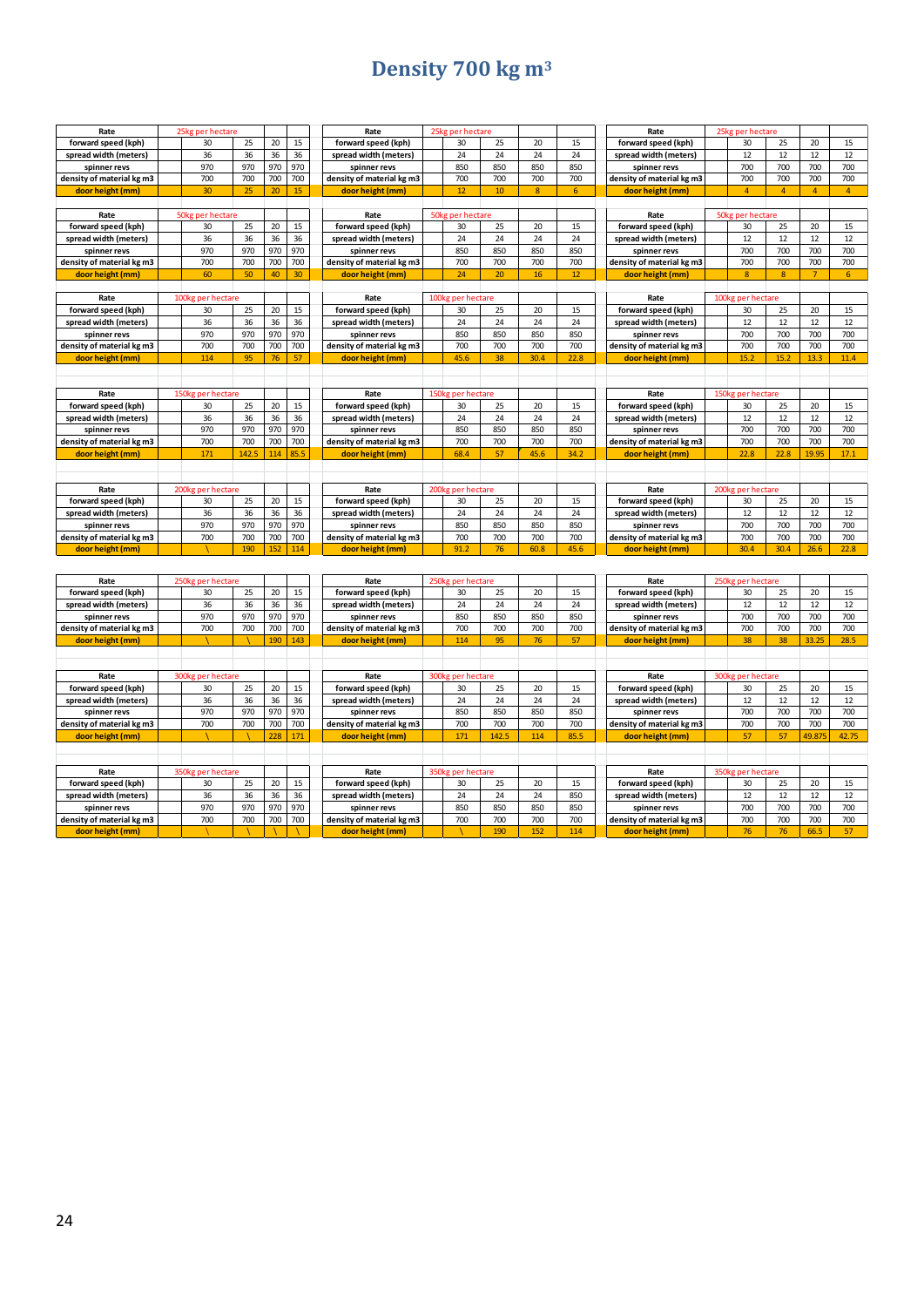# AgriSpread Gate Height settings for EFC09230

# **Density 1000 kg m3**

| Rate                      | 25kg per hectare  |      |      |      | Rate                      |              | 25kg per hectare  |       |       |                | Rate                      |                  | 25kg per hectare  |                 |                |                 |
|---------------------------|-------------------|------|------|------|---------------------------|--------------|-------------------|-------|-------|----------------|---------------------------|------------------|-------------------|-----------------|----------------|-----------------|
| forward speed (kph)       | 30                | 25   | 20   | 15   | forward speed (kph)       |              | 30                | 25    | 20    | 15             | forward speed (kph)       |                  | 30                | 25              | 20             | 15              |
| spread width (meters)     | 36                | 36   | 36   | 36   | spread width (meters)     |              | 24                | 24    | 24    | 24             | spread width (meters)     |                  | 12                | 12              | 12             | 12              |
| spinner revs              | 970               | 970  | 970  | 970  | spinner revs              |              | 850               | 850   | 850   | 850            | spinner revs              |                  | 700               | 700             | 700            | 700             |
| density of material kg m3 | 1000              | 1000 | 1000 | 1000 | density of material kg m3 |              | 1000              | 1000  | 1000  | 1000           | density of material kg m3 |                  | 1000              | 1000            | 1000           | 1000            |
| door height (mm)          | 20                | 17   | 14   | 10   | door height (mm)          |              | 8 <sup>°</sup>    | 6     | 5     | $\overline{4}$ | door height (mm)          |                  | $\overline{4}$    | 4               | $\overline{4}$ | $\overline{4}$  |
|                           |                   |      |      |      |                           |              |                   |       |       |                |                           |                  |                   |                 |                |                 |
|                           |                   |      |      |      |                           |              |                   |       |       |                |                           |                  |                   |                 |                |                 |
| Rate                      | 50kg per hectare  |      |      |      | Rate                      |              | 50kg per hectare  |       |       |                | Rate                      |                  | 50kg per hectare  |                 |                |                 |
| forward speed (kph)       | 30                | 25   | 20   | 15   | forward speed (kph)       |              | 30                | 25    | 20    | 15             | forward speed (kph)       |                  | 30                | 25              | 20             | 15              |
| spread width (meters)     | 36                | 36   | 36   | 36   | spread width (meters)     |              | 24                | 24    | 24    | 24             | spread width (meters)     |                  | 12                | 12              | 12             | 12              |
| spinner revs              | 970               | 970  | 970  | 970  | spinner revs              |              | 850               | 850   | 850   | 850            | spinner revs              |                  | 700               | 700             | 700            | 700             |
| density of material kg m3 | 1000              | 1000 | 1000 | 1000 | density of material kg m3 |              | 1000              | 1000  | 1000  | 1000           | density of material kg m3 |                  | 1000              | 1000            | 1000           | 1000            |
| door height (mm)          | 40                | 34   | 28   | 20   | door height (mm)          |              | 16                | 12    | 10    | 8              | door height (mm)          |                  | 8                 | 8               | 8              | 8               |
|                           |                   |      |      |      |                           |              |                   |       |       |                |                           |                  |                   |                 |                |                 |
| Rate                      | 100kg per hectare |      |      |      | Rate                      |              | 100kg per hectare |       |       |                | Rate                      | <b>100kg</b>     | per hectare       |                 |                |                 |
| forward speed (kph)       | 30                | 25   | 20   | 15   | forward speed (kph)       |              | 30                | 25    | 20    | 15             | forward speed (kph)       |                  | 30                | 25              | 20             | 15              |
| spread width (meters)     | 36                | 36   | 36   | 36   | spread width (meters)     |              | 24                | 24    | 24    | 24             | spread width (meters)     |                  | 12                | 12              | 12             | 12              |
| spinner revs              | 970               | 970  | 970  | 970  | spinner revs              |              | 850               | 850   | 850   | 850            | spinner revs              |                  | 700               | 700             | 700            | 700             |
| density of material kg m3 | 1000              | 1000 | 1000 | 1000 | density of material kg m3 |              | 1000              | 1000  | 1000  | 1000           | density of material kg m3 |                  | 1000              | 1000            | 1000           | 1000            |
| door height (mm)          | 48                | 80   | 32   | 24   | door height (mm)          |              | 28                | 23    | 19    | 14             | door height (mm)          |                  | 14                | 12 <sup>2</sup> | 10             | $7\overline{ }$ |
|                           |                   |      |      |      |                           |              |                   |       |       |                |                           |                  |                   |                 |                |                 |
|                           |                   |      |      |      |                           |              |                   |       |       |                |                           |                  |                   |                 |                |                 |
| Rate                      | 150kg per hectare |      |      |      | Rate                      |              | 150kg per hectare |       |       |                | Rate                      |                  | 150kg per hectare |                 |                |                 |
| forward speed (kph)       | 30                | 25   | 20   | 15   | forward speed (kph)       |              | 30                | 25    | 20    | 15             | forward speed (kph)       |                  | 30                | 25              | 20             | 15              |
| spread width (meters)     | 36                | 36   | 36   | 36   | spread width (meters)     |              | 24                | 24    | 24    | 24             | spread width (meters)     |                  | 12                | 12              | 12             | 12              |
| spinner revs              | 970               | 970  | 970  | 970  | spinner revs              |              | 850               | 850   | 850   | 850            | spinner revs              |                  | 700               | 700             | 700            | 700             |
| density of material kg m3 | 1000              | 1000 | 1000 | 1000 | density of material kg m3 |              | 1000              | 1000  | 1000  | 1000           | density of material kg m3 |                  | 1000              | 1000            | 1000           | 1000            |
| door height (mm)          | 72                | 120  | 48   | 36   | door height (mm)          |              | 42                | 34.5  | 28.5  | 21             | door height (mm)          |                  | 21                | 18              | 15             | 10.5            |
|                           |                   |      |      |      |                           |              |                   |       |       |                |                           |                  |                   |                 |                |                 |
|                           |                   |      |      |      |                           |              |                   |       |       |                |                           |                  |                   |                 |                |                 |
| Rate                      | 200kg per hectare |      |      |      | Rate                      | <b>200kg</b> | per hectare       |       |       |                | Rate                      | 200 <sub>k</sub> | per hectare       |                 |                |                 |
| forward speed (kph)       | 30                | 25   | 20   | 15   | forward speed (kph)       |              | 30                | 25    | 20    | 15             | forward speed (kph)       |                  | 30                | 25              | 20             | 15              |
| spread width (meters)     | 36                | 36   | 36   | 36   | spread width (meters)     |              | 24                | 24    | 24    | 24             | spread width (meters)     |                  | 12                | 12              | 12             | 12              |
| spinner revs              | 970               | 970  | 970  | 970  | spinner revs              |              | 850               | 850   | 850   | 850            | spinner revs              |                  | 700               | 700             | 700            | 700             |
| density of material kg m3 | 1000              | 1000 | 1000 | 1000 | density of material kg m3 |              | 1000              | 1000  | 1000  | 1000           | density of material kg m3 |                  | 1000              | 1000            | 1000           | 1000            |
| door height (mm)          |                   | 160  | 64   | 48   | door height (mm)          |              |                   | 46    | 38    | 28             | door height (mm)          |                  |                   | 24              | 20             | 14              |
|                           |                   |      |      |      |                           |              |                   |       |       |                |                           |                  |                   |                 |                |                 |
|                           |                   |      |      |      |                           |              |                   |       |       |                |                           |                  |                   |                 |                |                 |
| Rate                      | 250kg per hectare |      |      |      | Rate                      |              | 250kg per hectare |       |       |                | Rate                      |                  | 250kg per hectare |                 |                |                 |
| forward speed (kph)       | 30                | 25   | 20   | 15   | forward speed (kph)       |              | 30                | 25    | 20    | 15             | forward speed (kph)       |                  | 30                | 25              | 20             | 15              |
| spread width (meters)     | 36                | 36   | 36   | 36   | spread width (meters)     |              | 24                | 24    | 24    | 24             | spread width (meters)     |                  | 12                | 12              | 12             | 12              |
| spinner revs              | 970               | 970  | 970  | 970  | spinner revs              |              | 850               | 850   | 850   | 850            | spinner revs              |                  | 700               | 700             | 700            | 700             |
| density of material kg m3 | 1000              | 1000 | 1000 | 1000 | density of material kg m3 |              | 1000              | 1000  | 1000  | 1000           | density of material kg m3 |                  | 1000              | 1000            | 1000           | 1000            |
| door height (mm)          |                   | 200  | 80   | 60   | door height (mm)          |              |                   | 57.5  | 47.5  | 35             | door height (mm)          |                  |                   | 30              | 25             | 17.5            |
|                           |                   |      |      |      |                           |              |                   |       |       |                |                           |                  |                   |                 |                |                 |
|                           |                   |      |      |      |                           |              |                   |       |       |                |                           |                  |                   |                 |                |                 |
| Rate                      | 300kg per hectare |      |      |      | Rate                      |              | 300kg per hectare |       |       |                | Rate                      | 300 <sub>k</sub> | per hectare       |                 |                |                 |
| forward speed (kph)       | 30                | 25   | 20   | 15   | forward speed (kph)       |              | 30                | 25    | 20    | 15             | forward speed (kph)       |                  | 30                | 25              | 20             | 15              |
| spread width (meters)     | 36                | 36   | 36   | 36   | spread width (meters)     |              | 24                | 24    | 24    | 24             | spread width (meters)     |                  | 12                | 12              | 12             | 12              |
| spinner revs              | 970               | 970  | 970  | 970  | spinner revs              |              | 850               | 850   | 850   | 850            | spinner revs              |                  | 700               | 700             | 700            | 700             |
| density of material kg m3 | 1000              | 1000 | 1000 | 1000 | density of material kg m3 |              | 1000              | 1000  | 1000  | 1000           | density of material kg m3 |                  | 1000              | 1000            | 1000           | 1000            |
| door height (mm)          |                   |      | 96   | 72   | door height (mm)          |              |                   | 86.25 | 71.25 | 52.5           | door height (mm)          |                  |                   | 45              | 37.5           | 26.25           |
|                           |                   |      |      |      |                           |              |                   |       |       |                |                           |                  |                   |                 |                |                 |
|                           |                   |      |      |      |                           |              |                   |       |       |                |                           |                  |                   |                 |                |                 |
| Rate                      | 350kg per hectare |      |      |      | Rate                      |              | 350kg per hectare |       |       |                | Rate                      | 350kg            | per hectare       |                 |                |                 |
| forward speed (kph)       | 30                | 25   | 20   | 15   | forward speed (kph)       |              | 30                | 25    | 20    | 15             | forward speed (kph)       |                  | 30                | 25              | 20             | 15              |
| spread width (meters)     | 36                | 36   | 36   | 36   | spread width (meters)     |              | 24                | 24    | 24    | 850            | spread width (meters)     |                  | 12                | 12              | 12             | 12              |
| spinner revs              | 970               | 970  | 970  | 970  | spinner revs              |              | 850               | 850   | 850   | 850            | spinner revs              |                  | 700               | 700             | 700            | 700             |
| density of material kg m3 | 1000              | 1000 | 1000 | 1000 | density of material kg m3 |              | 1000              | 1000  | 1000  | 1000           | density of material kg m3 |                  | 1000              | 1000            | 1000           | 1000            |
| door height (mm)          |                   |      | 112  | 126  | door height (mm)          |              |                   | 115   | 95    | 70             | door height (mm)          |                  |                   | 60              | 50             | 35              |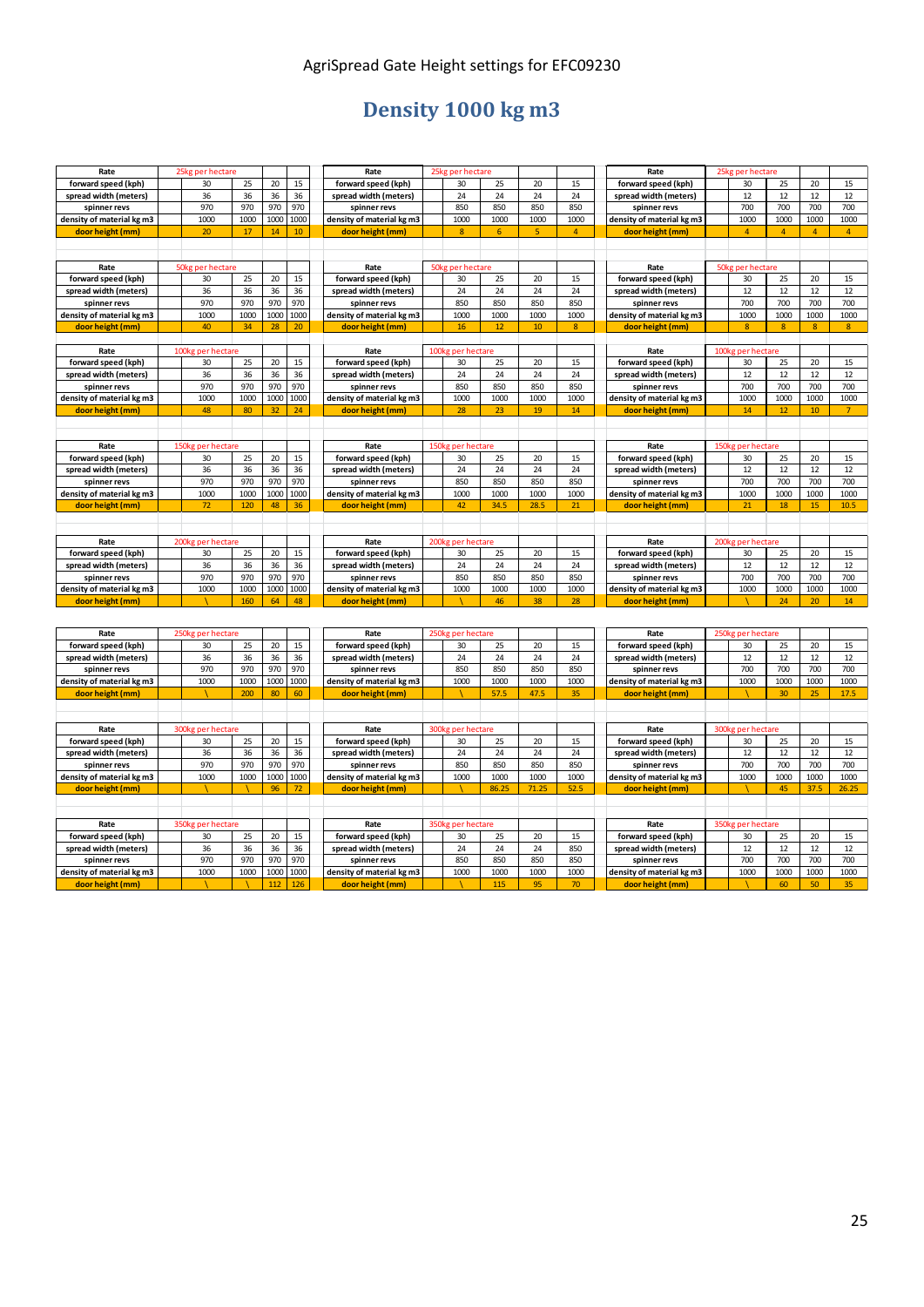# **Density 1100 kg m<sup>3</sup>**

| Rate                                          | <b>1000kg per hectare</b> |      |      |             | Rate                                          |       | 1000kg per hectare |        |             |             | Rate                                          |       | 1000kg per hectare |                    |             |                |
|-----------------------------------------------|---------------------------|------|------|-------------|-----------------------------------------------|-------|--------------------|--------|-------------|-------------|-----------------------------------------------|-------|--------------------|--------------------|-------------|----------------|
| forward speed (kph)                           | 30                        | 25   | 20   | 15          | forward speed (kph)                           |       | 30                 | 25     | 20          | 15          | forward speed (kph)                           |       | 30                 | 25                 | 20          | 15             |
| spread width (meters)                         | 14                        | 14   | 14   | 14          | spread width (meters)                         |       | 12                 | 12     | 12          | 12          | spread width (meters)                         |       | 9                  | $\mathbf{q}$       | 9           | 9              |
| spinner revs                                  | 700                       | 700  | 700  | 700         | spinner revs                                  |       | 650                | 650    | 650         | 650         | spinner revs                                  |       | 500                | 500                | 500         | 500            |
| density of material kg m3                     | 1100                      | 1100 | 1100 | 1100        | density of material kg m3                     |       | 1100               | 1100   | 1100        | 1100        | density of material kg m3                     |       | 1100               | 1100               | 1100        | 1100           |
| door height (mm)                              | 90                        | 75   | 58   | 50          | door height (mm)                              |       | 70                 | 70     | 60          | 50          | door height (mm)                              |       | 60                 | 50                 | 50          | 50             |
|                                               |                           |      |      |             |                                               |       |                    |        |             |             |                                               |       |                    |                    |             |                |
|                                               |                           |      |      |             |                                               |       |                    |        |             |             |                                               |       |                    |                    |             |                |
| Rate                                          | 1500kg per hectare        |      |      |             | Rate                                          |       | 1500kg per hectare |        |             |             | Rate                                          |       | 1500kg per hectar  |                    |             |                |
| forward speed (kph)                           | 30                        | 25   | 20   | 15          | forward speed (kph)                           |       | 30                 | 25     | 20          | 15          | forward speed (kph)                           |       | 30                 | 25                 | 20          | 15             |
| spread width (meters)                         | 14                        | 14   | 14   | 14          | spread width (meters)                         |       | 12                 | 12     | 12          | 12          | spread width (meters)                         |       | 9                  | 9                  | 9           | 9              |
| spinner revs                                  | 700                       | 700  | 700  | 700         | spinner revs                                  |       | 650                | 650    | 650         | 650         | spinner revs                                  |       | 500                | 500                | 500         | 500            |
| density of material kg m3                     | 1100                      | 1100 | 1100 | 1100        | density of material kg m3                     |       | 1100               | 1100   | 1100        | 1100        | density of material kg m3                     |       | 1100               | 1100               | 1100        | 1100           |
| door height (mm)                              | 135                       | 110  | 90   | 70          | door height (mm)                              |       | 105                | 90     | 70          | 50          | door height (mm)                              |       | 90                 | 70                 | 70          | 60             |
|                                               |                           |      |      |             |                                               |       |                    |        |             |             |                                               |       |                    |                    |             |                |
|                                               |                           |      |      |             |                                               |       |                    |        |             |             |                                               |       |                    |                    |             |                |
| Rate                                          | 2000kg per hectare        |      |      |             | Rate                                          |       | 2000kg per hectare |        |             |             | Rate                                          |       | 2000kg per hectare |                    |             |                |
| forward speed (kph)                           | 30                        | 25   | 20   | 15          | forward speed (kph)                           |       | 30                 | 25     | 20          | 15          | forward speed (kph)                           |       | 30                 | 25                 | 20          | 15             |
| spread width (meters)                         | 14                        | 14   | 14   | 14          | spread width (meters)                         |       | 12                 | $12\,$ | 12          | $12\,$      | spread width (meters)                         |       | 9                  | $\overline{9}$     | $9$         | $\mathsf g$    |
| spinner revs                                  | 700                       | 700  | 700  | 700         | spinner revs                                  |       | 650                | 650    | 650         | 650         | spinner revs                                  |       | 500                | 500                | 500         | 500            |
| density of material kg m3                     | 1100                      | 1100 | 1100 | 1100        | density of material kg m3                     |       | 1100               | 1100   | 1100        | 1100        | density of material kg m3                     |       | 1100               | 1100               | 1100        | 1100           |
| door height (mm)                              | 180                       | 145  | 120  | 90          | door height (mm)                              |       | 140                | 115    | 100         | 80          | door height (mm)                              |       | 100                | 80                 | 70          | 60             |
|                                               |                           |      |      |             |                                               |       |                    |        |             |             |                                               |       |                    |                    |             |                |
|                                               |                           |      |      |             |                                               |       |                    |        |             |             |                                               |       |                    |                    |             |                |
| Rate                                          | 2500kg per hectare        |      |      |             | Rate                                          |       | 2500kg per hectare |        |             |             | Rate                                          |       | 2500kg per hectare |                    |             |                |
| forward speed (kph)                           | 30                        | 25   | 20   | 15          | forward speed (kph)                           |       | 30                 | 25     | 20          | 15          | forward speed (kph)                           |       | 30                 | 25                 | 20          | 15             |
| spread width (meters)                         | 14                        | 14   | 14   | 14          | spread width (meters)                         |       | 12                 | 12     | 12          | 12          | spread width (meters)                         |       | 9                  | $\mathbf{q}$       | 9           | 9              |
| spinner revs                                  | 700                       | 700  | 700  | 700         | spinner revs                                  |       | 650                | 650    | 650         | 650         | spinner revs                                  |       | 500                | 500                | 500         | 500            |
| density of material kg m3                     | 1100                      | 1100 | 1100 | 1100        | density of material kg m3                     |       | 1100               | 1100   | 1100        | 1100        | density of material kg m3                     |       | 1100               | 1100               | 1100        | 1100           |
| door height (mm)                              | 220                       | 190  | 150  | 120         | door height (mm)                              |       | 170                | 140    | 115         | 70          | door height (mm)                              |       | 80                 | 70                 | 70          | 60             |
|                                               |                           |      |      |             |                                               |       |                    |        |             |             |                                               |       |                    |                    |             |                |
|                                               |                           |      |      |             |                                               |       |                    |        |             |             |                                               |       |                    |                    |             |                |
|                                               |                           |      |      |             |                                               |       |                    |        |             |             |                                               |       |                    |                    |             |                |
|                                               |                           |      |      |             |                                               |       |                    |        |             |             |                                               |       |                    |                    |             |                |
| Rate                                          | 3000kg per hectare        |      |      |             | Rate                                          |       | 3000kg per hectare |        |             |             | Rate                                          |       | 3000kg per hectare |                    |             |                |
| forward speed (kph)                           | 30                        | 25   | 20   | 15          | forward speed (kph)                           |       | 30                 | 25     | 20          | 15          | forward speed (kph)                           |       | 30                 | 25                 | 20          | 15             |
| spread width (meters)                         | 14                        | 14   | 14   | 14          | spread width (meters)                         |       | 12                 | 12     | 12          | 12          | spread width (meters)                         |       | 9                  | 9                  | 9           | $\overline{9}$ |
| spinner revs                                  | 700                       | 700  | 700  | 700         | spinner revs                                  |       | 650                | 650    | 650         | 650         | spinner revs                                  |       | 500                | 500                | 500         | 500            |
| density of material kg m3                     | 1100                      | 1100 | 1100 | 1100        | density of material kg m3                     |       | 1100               | 1100   | 1100        | 1100        | density of material kg m3                     |       | 1100               | 1100               | 1100        | 1100           |
| door height (mm)                              | 270                       | 220  | 180  | 140         | door height (mm)                              |       | 210                | 170    | 140         | 110         | door height (mm)                              |       | 120                | 100                | 80          | 70             |
|                                               |                           |      |      |             |                                               |       |                    |        |             |             |                                               |       |                    |                    |             |                |
|                                               |                           |      |      |             |                                               |       |                    |        |             |             |                                               |       |                    |                    |             |                |
| Rate                                          | 3500kg per hectare        |      |      |             | Rate                                          |       | 3500kg per hectare |        |             |             | Rate                                          |       | 3500kg per hectare |                    |             |                |
| forward speed (kph)                           | 30                        | 25   | 20   | 15          | forward speed (kph)                           |       | 30                 | 25     | 20          | 15          | forward speed (kph)                           |       | 30                 | 25<br>$\mathbf{q}$ | 20          | 15             |
| spread width (meters)                         | 14                        | 14   | 14   | 14          | spread width (meters)                         |       | $12\,$             | 12     | 12          | 650         | spread width (meters)                         |       | 9                  |                    | 9           | 9              |
| spinner revs                                  | 700                       | 700  | 700  | 700         | spinner revs                                  |       | 650                | 650    | 650         | 650         | spinner revs                                  |       | 500                | 500                | 500         | 500            |
| density of material kg m3                     | 1100                      | 1100 | 1100 | 1100        | density of material kg m3                     |       | 1100               | 1100   | 1100        | 1100        | density of material kg m3                     |       | 1100               | 1100               | 1100        | 1100           |
| door height (mm)                              |                           | 250  | 210  | 160         | door height (mm)                              |       |                    | 200    | 160         | 120         | door height (mm)                              |       |                    | 120                | 100         | 80             |
|                                               |                           |      |      |             |                                               |       |                    |        |             |             |                                               |       |                    |                    |             |                |
|                                               |                           |      |      |             |                                               |       |                    |        |             |             |                                               |       |                    |                    |             |                |
| Rate                                          | 4000kg per hectare        |      |      |             | Rate                                          | 4000k | per hectare        |        |             |             | Rate                                          | 4000k | per hectare        |                    |             |                |
| forward speed (kph)                           | 30                        | 25   | 20   | 15          | forward speed (kph)                           |       | 30                 | 25     | 20          | 15          | forward speed (kph)                           |       | 30                 | 25<br>$\mathbf{q}$ | 20          | 15             |
| spread width (meters)                         | 14                        | 14   | 14   | 14          | spread width (meters)                         |       | 12                 | 12     | 12          | 650         | spread width (meters)                         |       | 9                  |                    | 9           | 9              |
| spinner revs                                  | 700                       | 700  | 700  | 700         | spinner revs                                  |       | 650                | 650    | 650         | 650         | spinner revs                                  |       | 500                | 500                | 500         | 500            |
| density of material kg m3                     | 1100                      | 1100 | 1100 | 1100        | density of material kg m3                     |       | 1100               | 1100   | 1100        | 1100        | density of material kg m3                     |       | 1100               | 1100               | 1100        | 1100           |
| door height (mm)                              |                           |      |      | 190         | door height (mm)                              |       |                    |        | 200         | 150         | door height (mm)                              |       |                    |                    | 120         | 80             |
|                                               |                           |      |      |             |                                               |       |                    |        |             |             |                                               |       |                    |                    |             |                |
|                                               |                           |      |      |             |                                               |       |                    |        |             |             |                                               |       |                    |                    |             |                |
| Rate                                          | 5000kg per hectare        |      |      |             | Rate                                          |       | 5000kg per hectare |        |             |             | Rate                                          |       | 5000kg per hectare |                    |             |                |
| forward speed (kph)                           | 30                        | 25   | 20   | 15          | forward speed (kph)                           |       | 30                 | 25     | 20          | 15          | forward speed (kph)                           |       | 30                 | 25                 | 20          | 15             |
| spread width (meters)                         | 14                        | 14   | 14   | 14          | spread width (meters)                         |       | $12\,$             | 12     | 12          | 650         | spread width (meters)                         |       | 9                  | 9                  | 9           | $\overline{9}$ |
| spinner revs                                  | 700                       | 700  | 700  | 700         | spinner revs                                  |       | 650                | 650    | 650         | 650         | spinner revs                                  |       | 500                | 500                | 500         | 500            |
| density of material kg m3<br>door height (mm) | 1100                      | 1100 | 1100 | 1100<br>250 | density of material kg m3<br>door height (mm) |       | 1100               | 1100   | 1100<br>220 | 1100<br>180 | density of material kg m3<br>door height (mm) |       | 1100               | 1100               | 1100<br>150 | 1100<br>90     |